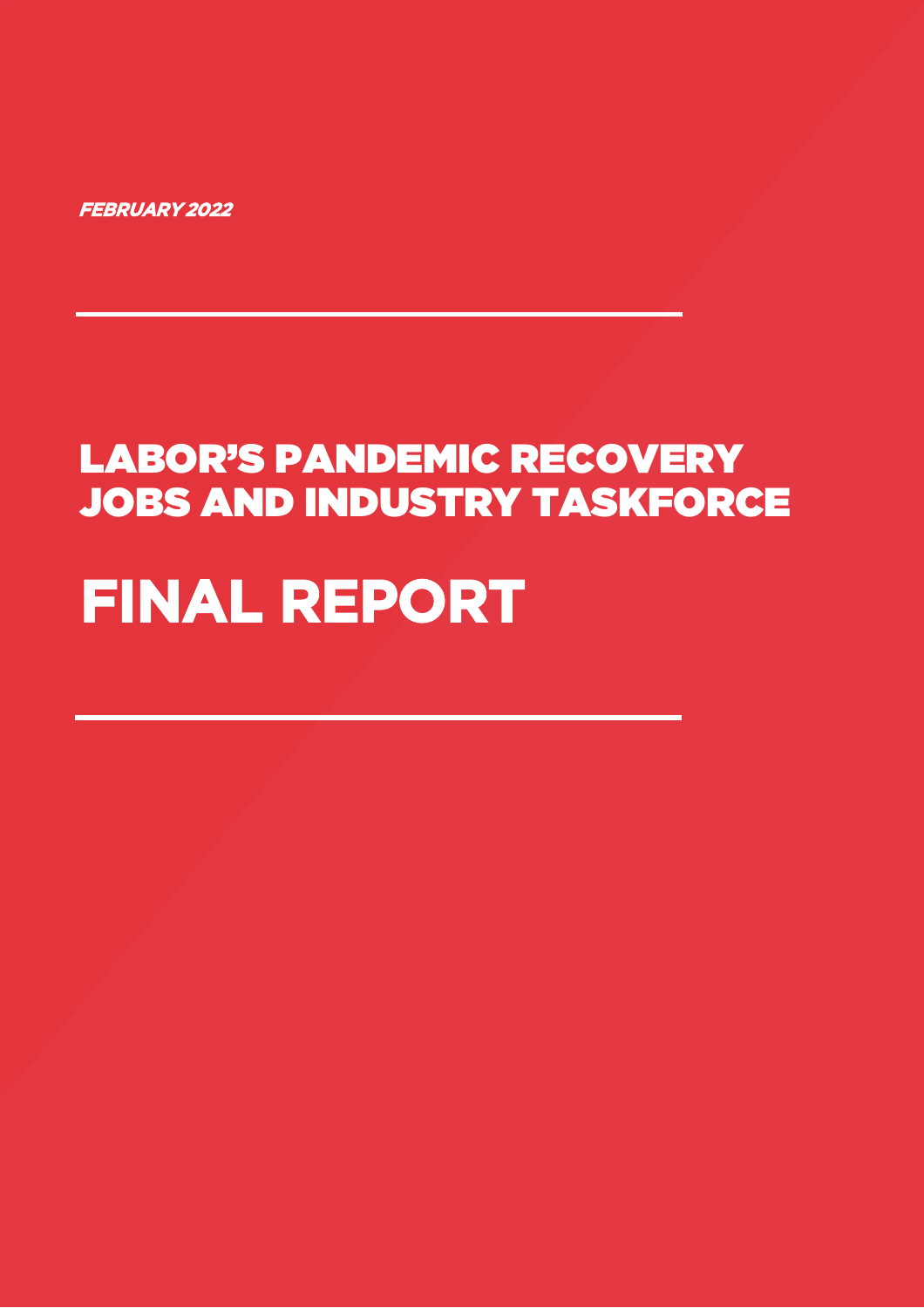| <b>Taskforce Executive</b>                               | 3                     |
|----------------------------------------------------------|-----------------------|
| Introduction                                             | 3                     |
| Background                                               | $\boldsymbol{\Delta}$ |
| <b>Findings and Recommendations</b>                      | 7                     |
| Conclusion                                               | 22                    |
| Acknowledgements and List of Participating organisations | 25                    |

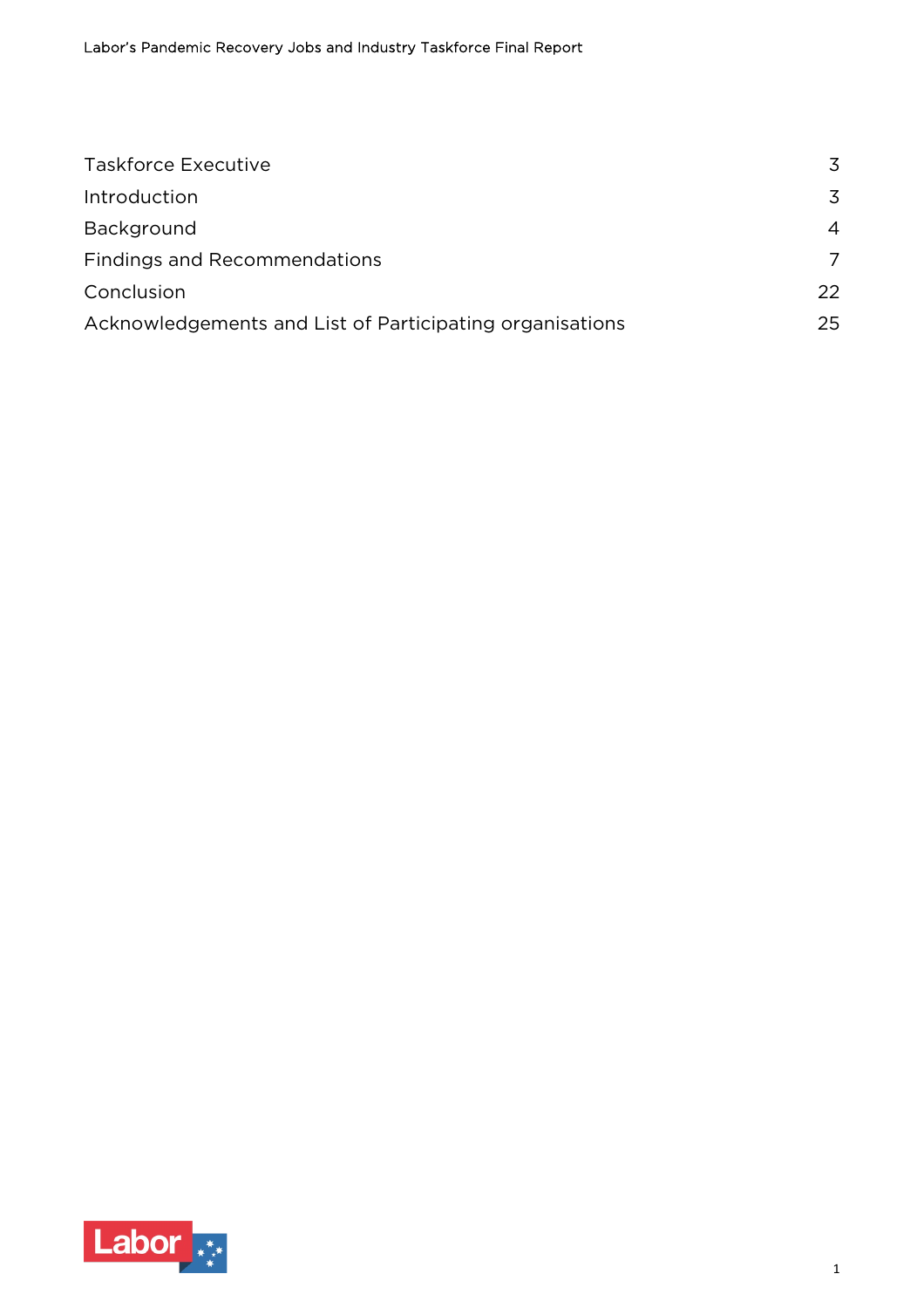

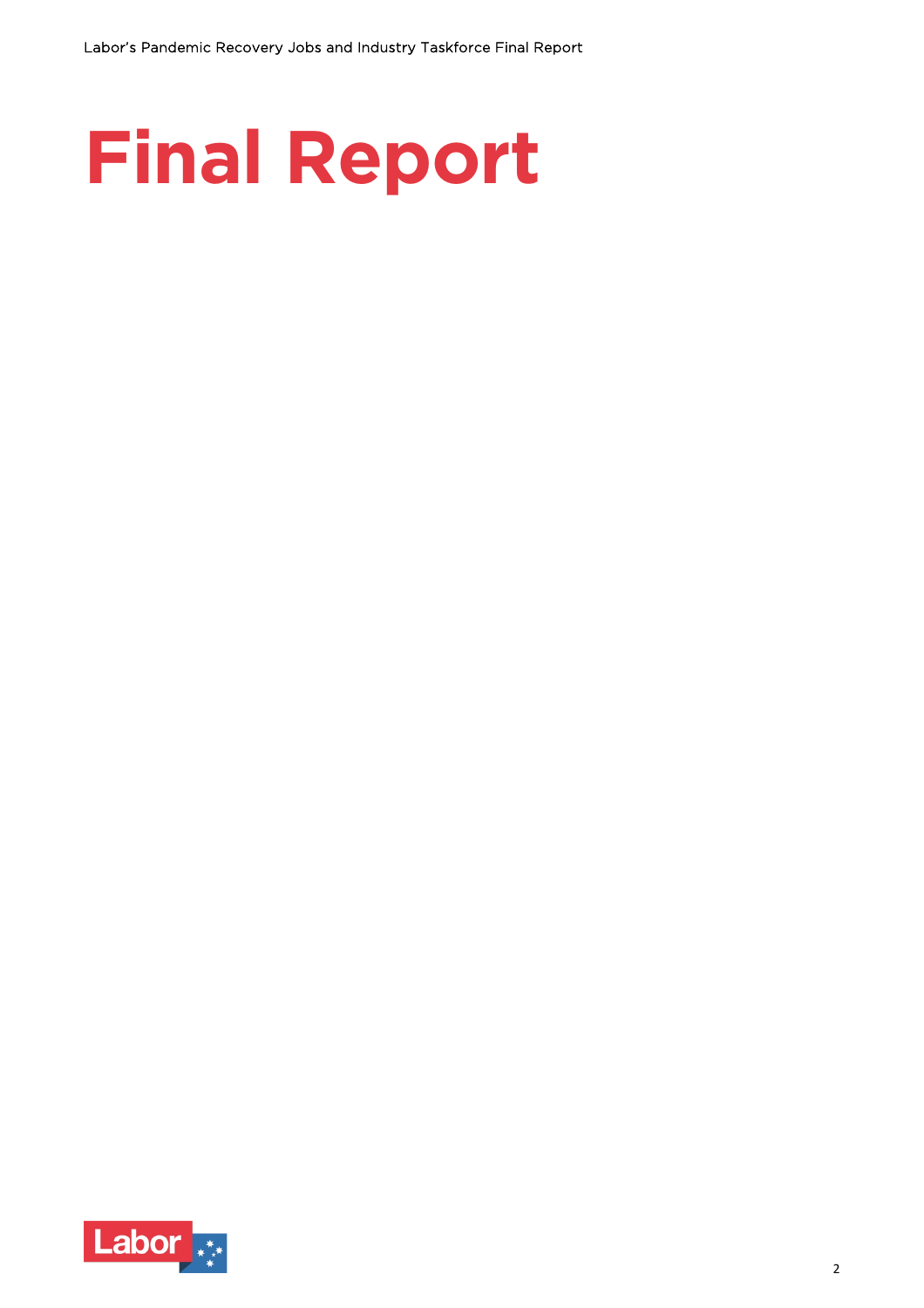# **PARTICULARS**

This final report for Labor's Pandemic Recovery Jobs and Industry Taskforce has been prepared and presented by the Taskforce executive.

# **TASKFORCE EXECUTIVE**



Lisa Chesters MP Chair



Milton Dick MP Deputy Chair



Senator Nita Green Secretary

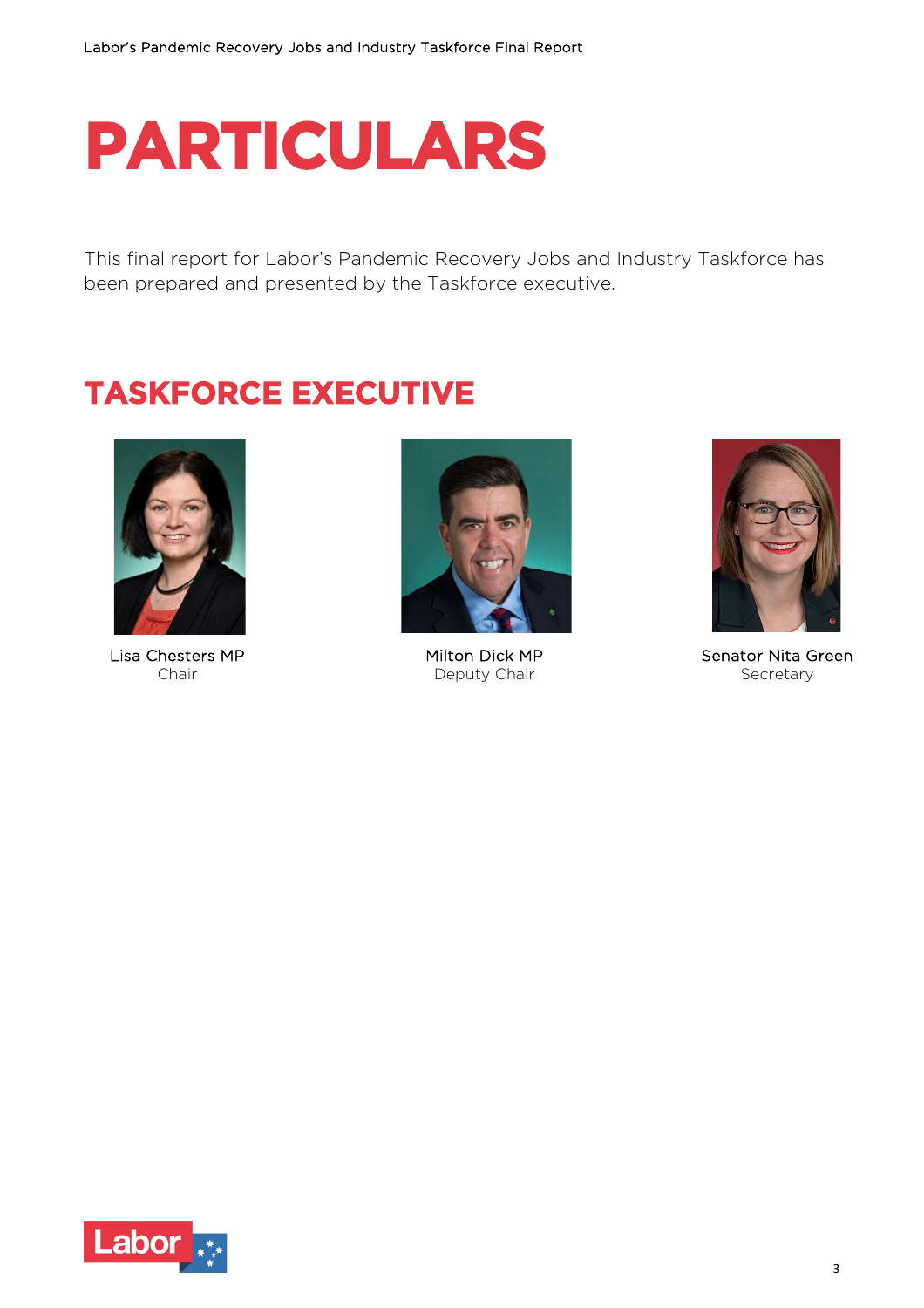# **INTRODUCTION**

The biggest risk to the Australian economy, businesses and your job is wasting the recovery.

Two years into this global pandemic and the decisions of the Morrison Government are making things worse for hardworking Australians.

Scott Morrison's failure to deliver a national quarantine system; bungling of the vaccine rollout (including boosters) and to secure a national supply of rapid antigen tests, risks Australia's economic recovery and puts Australian jobs and small businesses at risk.

With the prospect of Australia not reaching an 80 per cent COVID booster vaccination rate until well into 2022, chaos over reopening at the same time that COVID is spreading rapidly, many Australians are feeling vulnerable about their immediate future.

The reality of "living with COVID" has created anxiety and smashed confidence as Australians have little faith Scott Morrison is capable of having a plan to help us all survive this pandemic.

Australians are tired, exhausted and desperate for national leadership. Australia's slow initial vaccine rollout is another example of how Australians continue to pay for Scott Morrison's failures. It was also a factor in the mass lockdowns experienced during 2021.

Labor argues that the economy would be in better shape if it wasn't weighed down with issues like the botched implementation of JobKeeper, rorts, scandals and the economic carnage generated by the Morrison Government.

The most important test of the Morrison Government's management of the pandemic and its aftermath, is what happens to jobs and the businesses which create them.

Labor's Pandemic Recovery Jobs and Industry Taskforce found that the Morrison Government failed this test.

The report demonstrates how the Morrison Government is on track to waste the recovery, and what could be done to seize the opportunity to build back a future made in Australia.

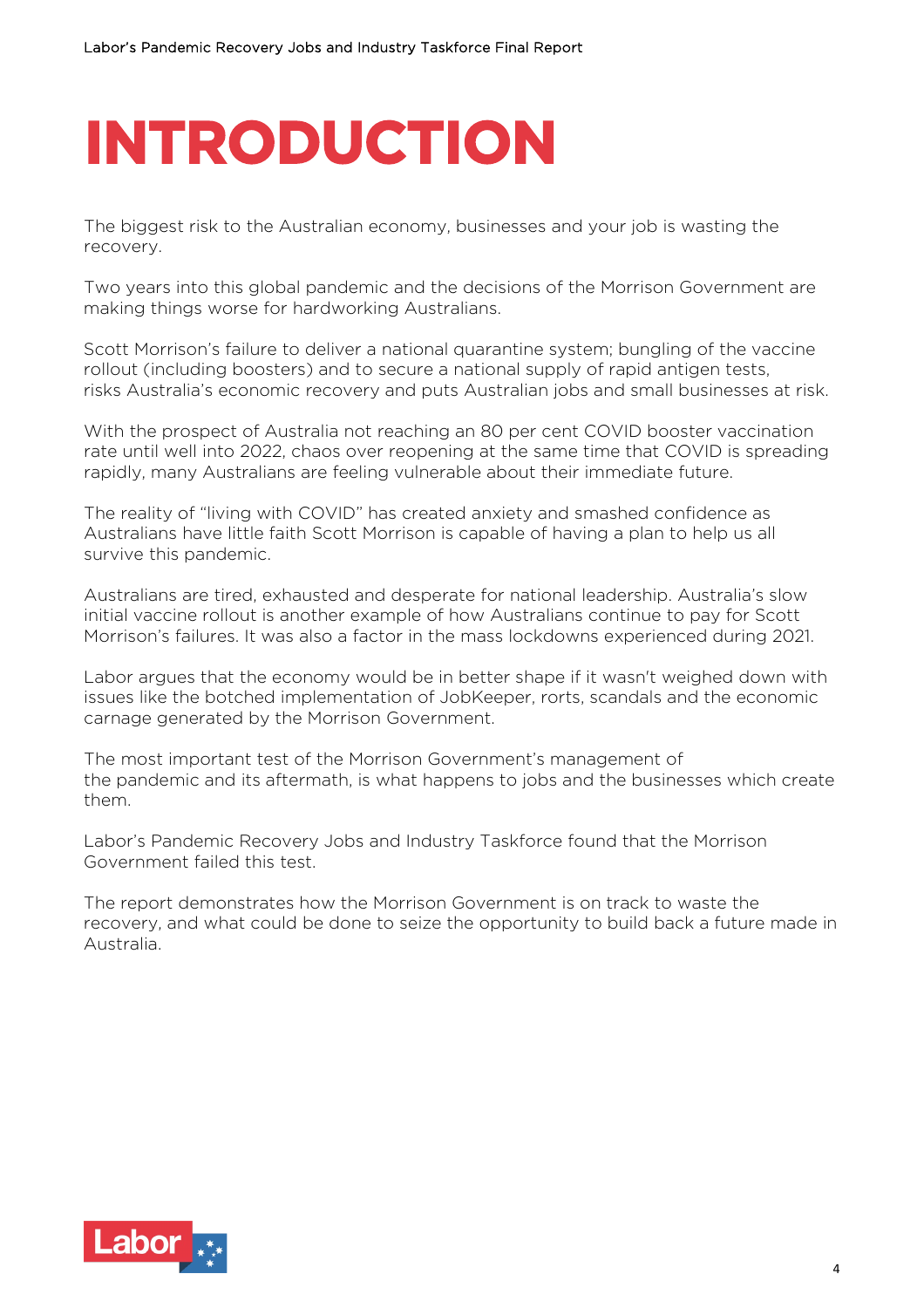# **BACKGROUND**

# WHY THE TASKFORCE WAS FORMED

The COVID-19 pandemic has had a significant economic and social impact on Australia, with the economy descending into recession during 2020 for the first time in nearly 30 years.

More than one million people were stood down or sacked during the first few months of the pandemic.

The labour force figures for the month of September 2020 highlight the impact of the Government's failures on vaccines and quarantine. There were 111,000 fewer jobs and two per cent fewer hours worked during September 2020 than there were prior to the pandemic.

While official unemployment rates have decreased, underemployment rates are at historic highs. There are still 1.67 million Australians looking for work or for more work.

Job insecurity, which was a persistent problem prior to the pandemic, has been exacerbated in the pandemic's wake.

The COVID-19 pandemic also highlighted vulnerabilities in global supply chains and domestic manufacturing.

More Australians are at risk of being left out and left behind as a direct result of the Morrison Government's inaction and ineptitude.

In recognition of this, the Federal Parliamentary Labor Party Caucus decided to create Labor's Pandemic Recovery Jobs and Industry Taskforce in December 2020.

The Pandemic Recovery Jobs and Industry Taskforce was created on 1 December 2020 by the Federal Parliamentary Labor Party caucus, with the Member for Bendigo, Lisa Chesters MP, named as chair, the Member for Oxley, Milton Dick MP, named as deputy chair, and Senator Nita Green from Queensland named as the secretary.

All members of caucus were encouraged to attend meetings and activities of the Taskforce.

# WHAT WE DID

The Taskforce heard from employees, employers, unions, industry bodies and experts about what is needed to best respond to the pandemic.

The Taskforce was asked to:

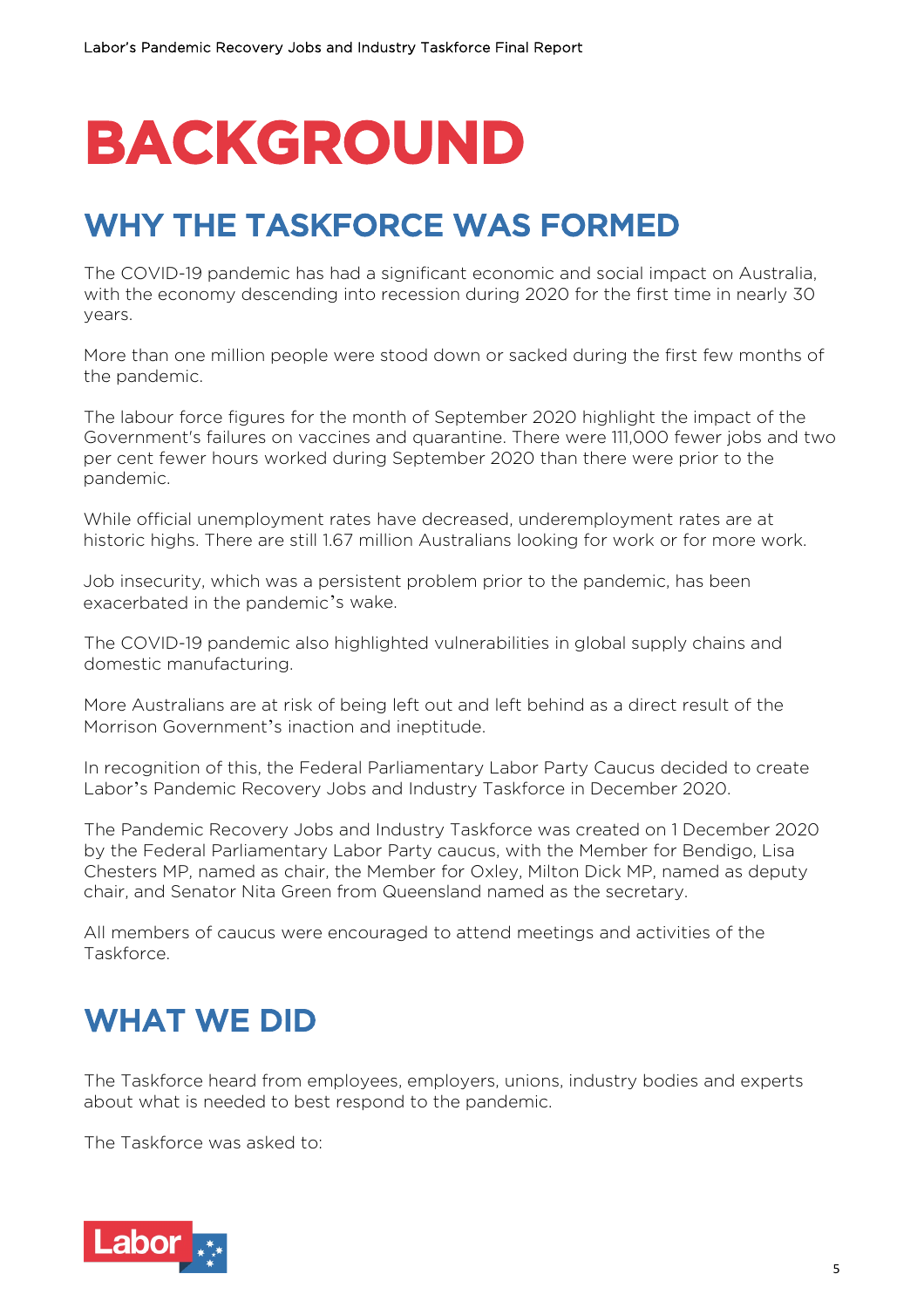- investigate the impact of the COVID-19 pandemic and recession on Australian jobs, businesses, and industry;
- critique the Morrison Government's response (or lack thereof) for saving Australian jobs, businesses and industries and to create new ones. In particular, the consequences of the Government's retreat from social policy and its reliance on the market to distribute resources; and
- recommend, in consultation with key stakeholders, potential ways forward for our nation's recovery post the pandemic.

Labor's Pandemic Recovery Jobs and Industry Taskforce was launched on 8 February 2021 at Tropical Reef Shipyards in Cairns by the Leader of the Australian Labor Party, Anthony Albanese.

Through various mediums, the taskforce gathered real-life experiences from Australian workers, businesses owners and industry leaders hard hit by the pandemic and in need of a real recovery plan.

The Taskforce met with over 100 organisations and stakeholders between February and November 2021.

Whilst some of the roundtables and meetings took place in person, the majority were virtual due to border closures and travel restrictions.

The Taskforce also created a website for people to share their stories with the Taskforce. In total, almost 200 individual submissions were received.

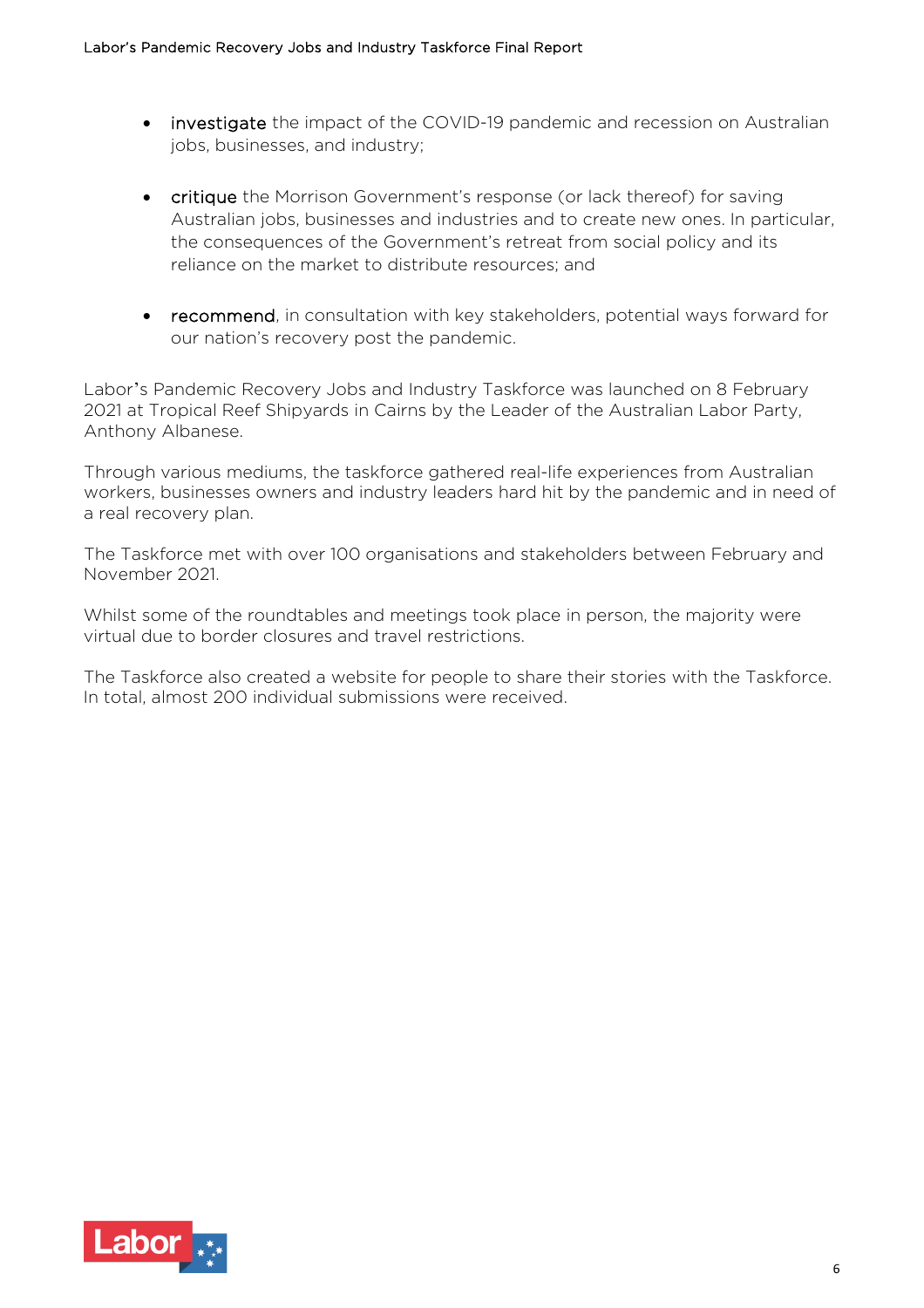# **FINDINGS AND RECOMMENDATIONS**

The Taskforce met with over 100 organisations and received almost 200 submissions from groups and individuals, all of whom provided constructive and interesting information and feedback.

The findings that arose from these consultations and submissions are considered below.

## **FINDING ONE**

## **FAILURE OF LEADERSHIP**

The Morrison Government's complete incompetence to plan and manage the pandemic at every turn, has created unnecessary complications and barriers, plunging Australian workers and businesses into despair and smashing confidence.

Participants shared their alarm and frustrations at the Morrison Government's unwillingness to listen and act on industry concerns. They believed that if Scott Morrison had done so, some of the pandemic chaos may have been avoided.

For example, manufacturing and freight stakeholders raised concerns with the Taskforce from as early as August 2020, that without a whole of Government approach to Australia's freight network, Australian businesses and consumers would be hit with massive domestic supply disruptions.

Scott Morrison ignored these concerns. In January 2022, in the third year of this pandemic, we are still seeing empty supermarket shelves.

The Morrison Government's default practice of overpromising and underdelivering was and continues to hurt many sectors of our economy through our response and recovery.

A key complaint raised by several participants who spoke to the Taskforce was that Federal Government assistance for their sector only came after extensive publicity campaigns. Further, if assistance for their sector was finally announced, the reality rarely met expectations.

Organisations raised frustrations that pandemic specific Federal grants processes were messy and unnecessarily complicated. Many also raised concerns about unfair grant application criteria.

The pandemic has also exacerbated existing fault lines in the Australian economy. Several organisations that spoke with us strongly believed that the Morrison Government is incapable of leading the reform agenda required to meet this challenge.

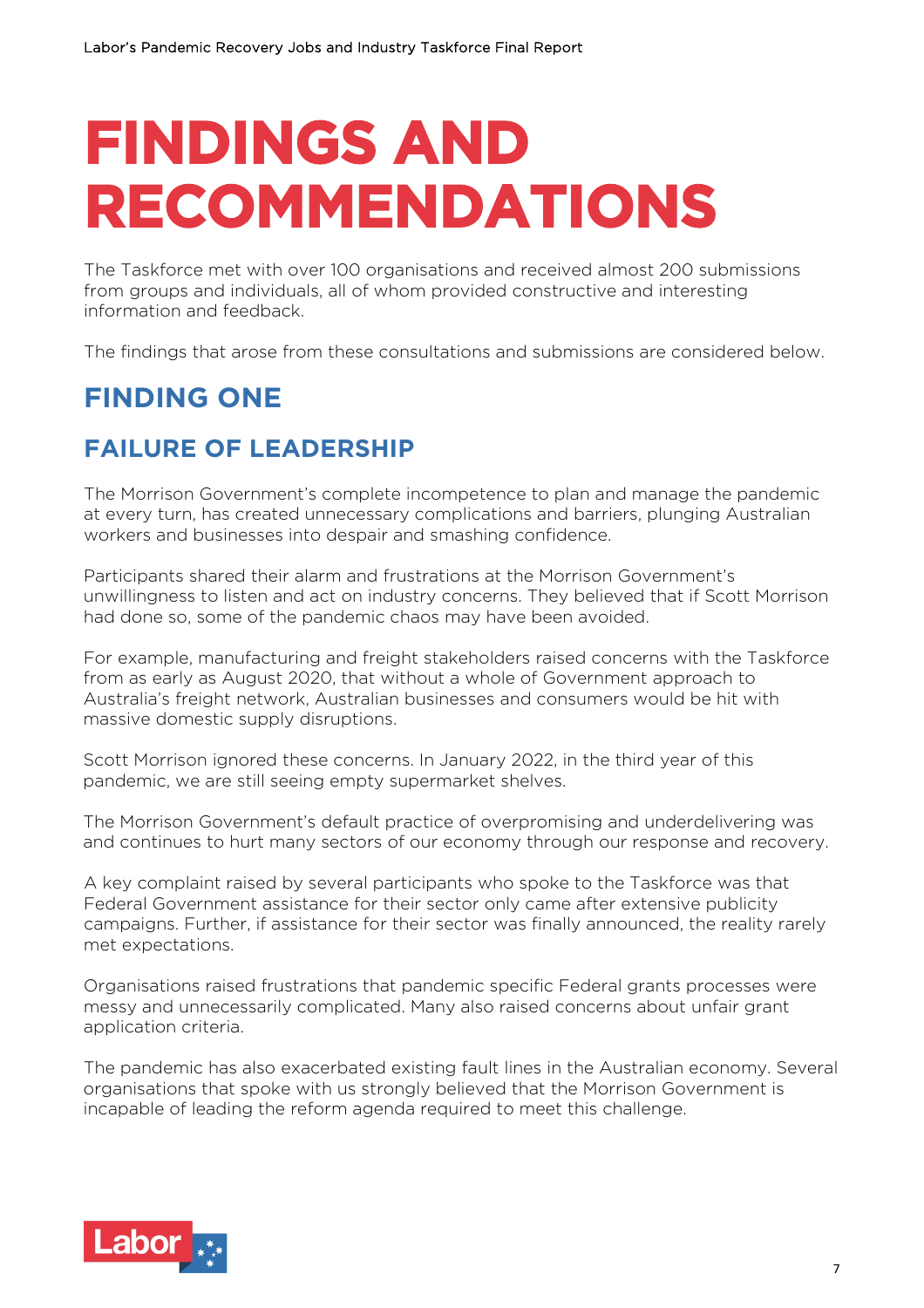Without a significant shift in how the government deals with the economic changes that are underway and the ongoing pandemic that's into its third year, Australia risks getting left behind. It will be Australian workers and businesses who will pay the price.

## RECOMMENDATION

1. Establish an adhoc subcommittee of Cabinet to triage pandemic and recovery related matters that need urgent action.

## **FINDING TWO**

## **MANY AUSTRALIANS ARE NOT ADEQUATELY SKILLED TO FILL AVAILABLE JOBS**

The skilled worker shortage in Australia has been a problem for decades. However, stakeholders told the Taskforce that the pandemic has exacerbated the problem.

Pre-pandemic, skilled workers from overseas on temporary visas filled the gaps that existed. The closure of international borders has exposed the full extent of Australia's skills gap.

Almost all of the organisations that the Taskforce met with raised concerns about skills. Worryingly, some argued that Australia does not have enough skilled workers to fill current job vacancies. In other words, there is a mismatch between unemployed Australians and available jobs.

Taskforce participants also highlighted the inadequacies in Australia's current trade and training sector. They argued the sector is unable to provide adequate and up-to-date training for the jobs available in their industry.

Labor's recent free TAFE announcement will help address some of the concerns raised with the Taskforce.

It was hard to find an industry that is not calling for more accessible and free TAFE courses.

One specific issue that was raised is that workers with a university degree or a diploma are unable to access a subsidised TAFE place to retrain for a career change or new job. The cost of full-fee training is a barrier to attracting workers willing to retrain to work in their sector. This was a particular concern for the care sector (aged care, disability and childcare).

Some organisations raised concerns that there was no formal qualifications or TAFE course for some of the roles and skills required in their industry. Food and advanced manufacturing workers highlighted their frustration of not having their skills formally recognised.

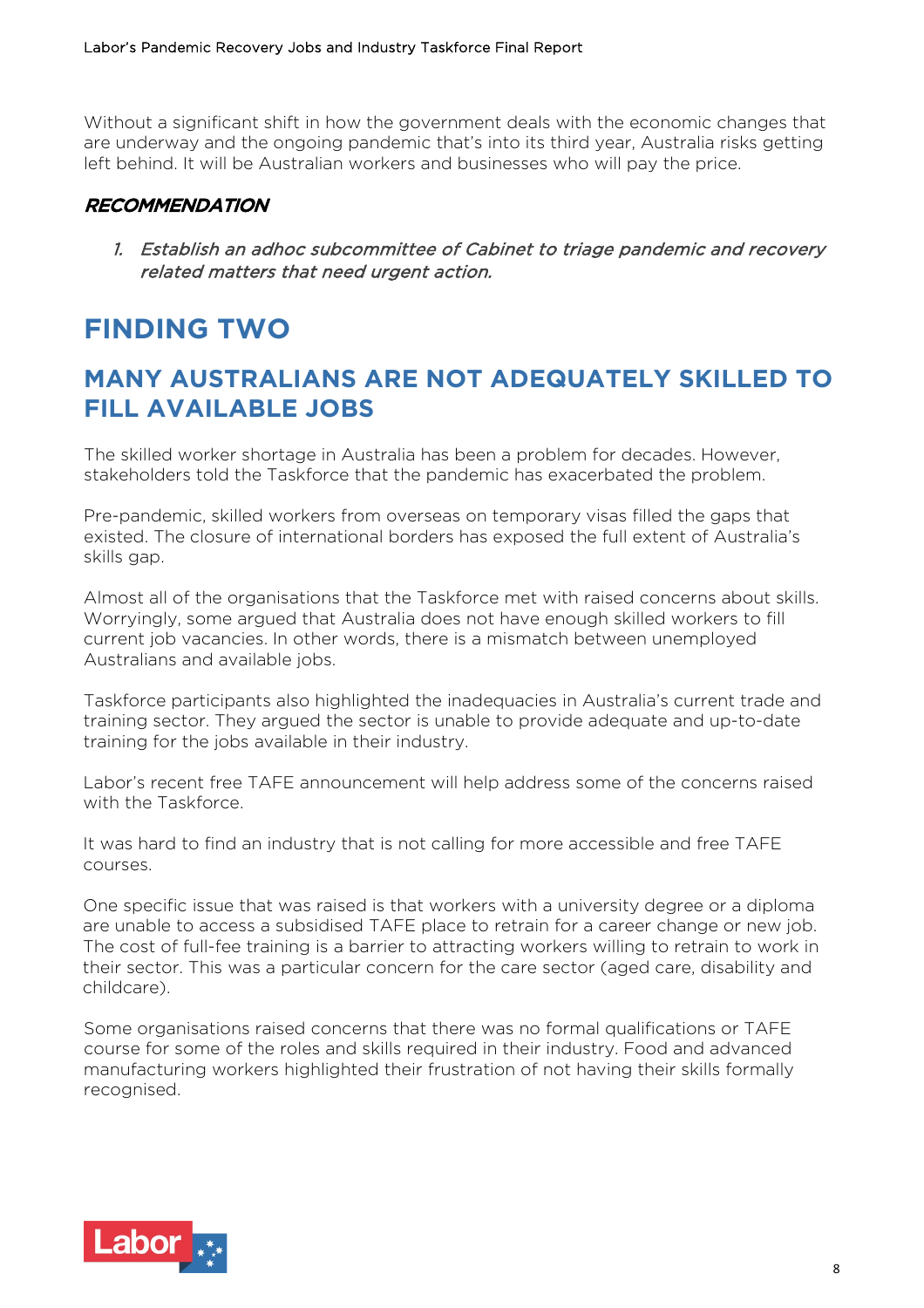The AFGC, Food Manufacturing and Meat Processing unions and the Australian Airports Association all suggested that industry specific training centres could be established to recruit and train workers required for their industries.

They argued that this it could help attract more school leavers and people looking for a career change to their industry.

The Morrison Government's track record on this inspires zero hope.

That is why an Albanese Labor Government would create Jobs and Skills Australia, an independent body bringing together the business community, state and territory governments, unions, education providers and regional organisations to match skills training with the evolving demands of industry.

Many of the groups that we met with also support Labor's announcement of a minimum ratio of apprentices to tradespersons on all Australian Government funded projects.

There was also industry support for the AMWU proposal for a national 'common benchmark test' for apprentices, to ensure that apprentices graduate with the skills they need, and employers can't simply 'tick and flick' apprentices to meet their ratio requirements.

Organisations engaged in the care sector, believe that their sector could also benefit from a more formalised apprentice and cadet training scheme that's linked to Federal Government funding.

While we found there were other issues involved in recruiting and retaining a skilled workforce, skills and training are a key issue which many stakeholders stated must be addressed before Australia's pandemic recovery can progress.

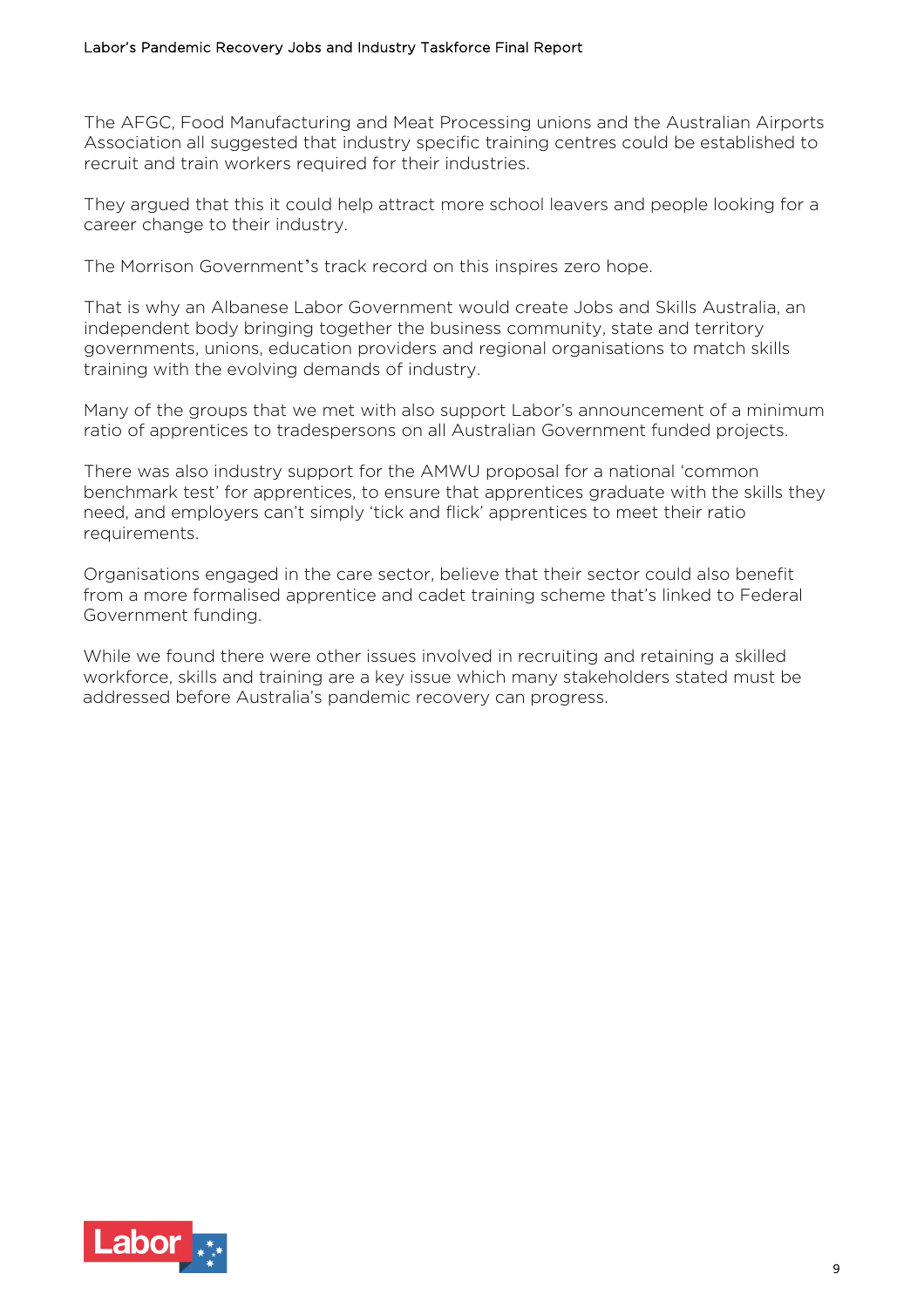### In Focus: Early Childhood Education and Care

Affordable, universal early childhood education and care (childcare) is critical to our nation's pandemic recovery. As noted by many organisations, without the childcare sector many parents would not be able to work, and Australia's economic recovery will falter.

The early childhood education and care (ECEC) sector continues to struggle to recover from the impact of the pandemic.

The shambolic and at time dysfunctional policy response from the Morrison Government to manage the impact of the pandemic on the sector, has left centres struggling to financially survive, a massive loss of skilled workers and families with unexpected childcare debt.

Organisations told the taskforce that the Government's shambolic support for workers, centres and families throughout 2020 and 2021, led to many casual workers leaving the sector altogether.

What's troubling for the sector is the chaos is likely to continue throughout 2022 as COVID-19 infection rates soar and working families are having to regularly isolate.

There were already workforce capacity issues prior to the pandemic and many stakeholders expressed their fears that the chaos of the last two years mean some services will be forced to close due to a lack of qualified educators.

As previously mentioned, some industry leaders have called for a boost in the number of apprenticeships and cadet training opportunities and that this could be linked to Federal Government funding.

Another workforce recruitment solution suggested was to cut VET and TAFE fees for all students wanting to gain an ECEC qualification to work in the sector. While most new potential employees qualify for subsidies for the diploma of childcare, some, usually those who are career changers, are unable to get a subsidy for a diploma if they already have a degree.

Australia's public universities' ability to reskill Australian workers is also vital to any effort to rebuild our nation. Post pandemic Australia will need our public universities to train the skilled workers we need to lead the country out of this economic crisis.

From agronomists to engineers, university skilled and trained workers will be vital to our economic recovery. Just as with trades, Australia is also experiencing acute skill shortages in jobs like engineering, nursing, tech and teaching.

However, the Morrison Government's sustained attacks on universities resulting in massive academic and staff job losses has and will significantly impact the sector's capability and ability to retrain the skilled workers of the future.

Over the last several years, the Liberals have cut university funding, jacked up university fees, and failed to provide enough student places. An individual's capacity to pay should never be factor for a potential student deciding to undertake a university course.

While most new potential employees qualify for subsidies for the diploma of childcare, some, usually those who are career changers, are unable to get a subsidy for a diploma if

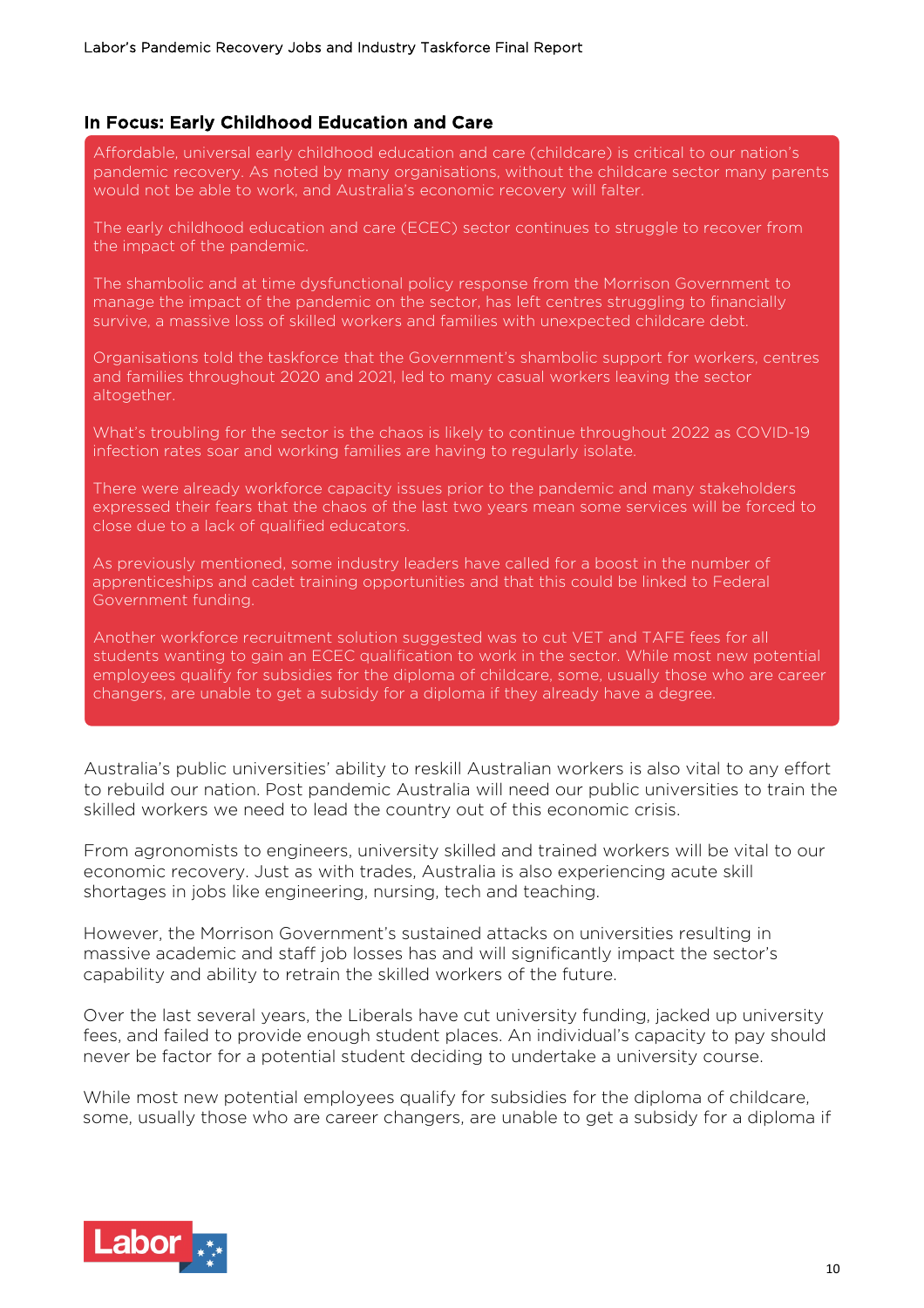they already have a degree. The pandemic also highlighted the urgent need for topquality, cutting-edge research – including, but not limited to, the health sciences.

However, research funding is yet another area largely neglected by the Morrison Government. The Morrison Government waited until last Christmas Eve to tell 5,000 Australian researchers whether they'd have a job next year or whether their projects will have funding.

This was the longest delay in announcing Australian Research Grants in 30 years. After two years from hell, it's appalling that the Government is serving up our researchers this uncertainty. The Morrison Government is driving Australian researchers overseas.

This is a research brain drain created by our own Prime Minister. Scott Morrison simply can't be serious about research commercialisation if he continues to trash the universities that train and employ our brilliant researchers.

The veto of six grants Australian Research Grants on political grounds sent shockwaves through the Higher Education sector. Labor would never reject an Australian Research Council grant on political grounds.

New technologies and breakthroughs don't come out of thin air – we need researchers to invent or discover them. And Scott Morrison's driving many of those clever researchers out of work.

## RECOMMENDATIONS:

- 2. Establish a national common benchmark test for apprentices
- 3. Work with State and Territory Governments to reduce VET and TAFE fees for target skills for students who already have degrees and diplomas
- 4. Create VET and TAFE frameworks for industries key to the pandemic recovery that may include funding the creation of industry specific training centres
- 5. In collaboration with unions, employers and the sector, develop a comprehensive ECEC workforce strategy that includes:1
	- Implementing the National Children's Education and Care Workforce Strategy 2022-2031
	- Removing fees for TAFE courses with a skills shortage, including child care
	- Enhancing apprenticeship and cadet training opportunities

<sup>1</sup> *A similar plan could also be considered for other care sectors such as aged care and disability support services.*

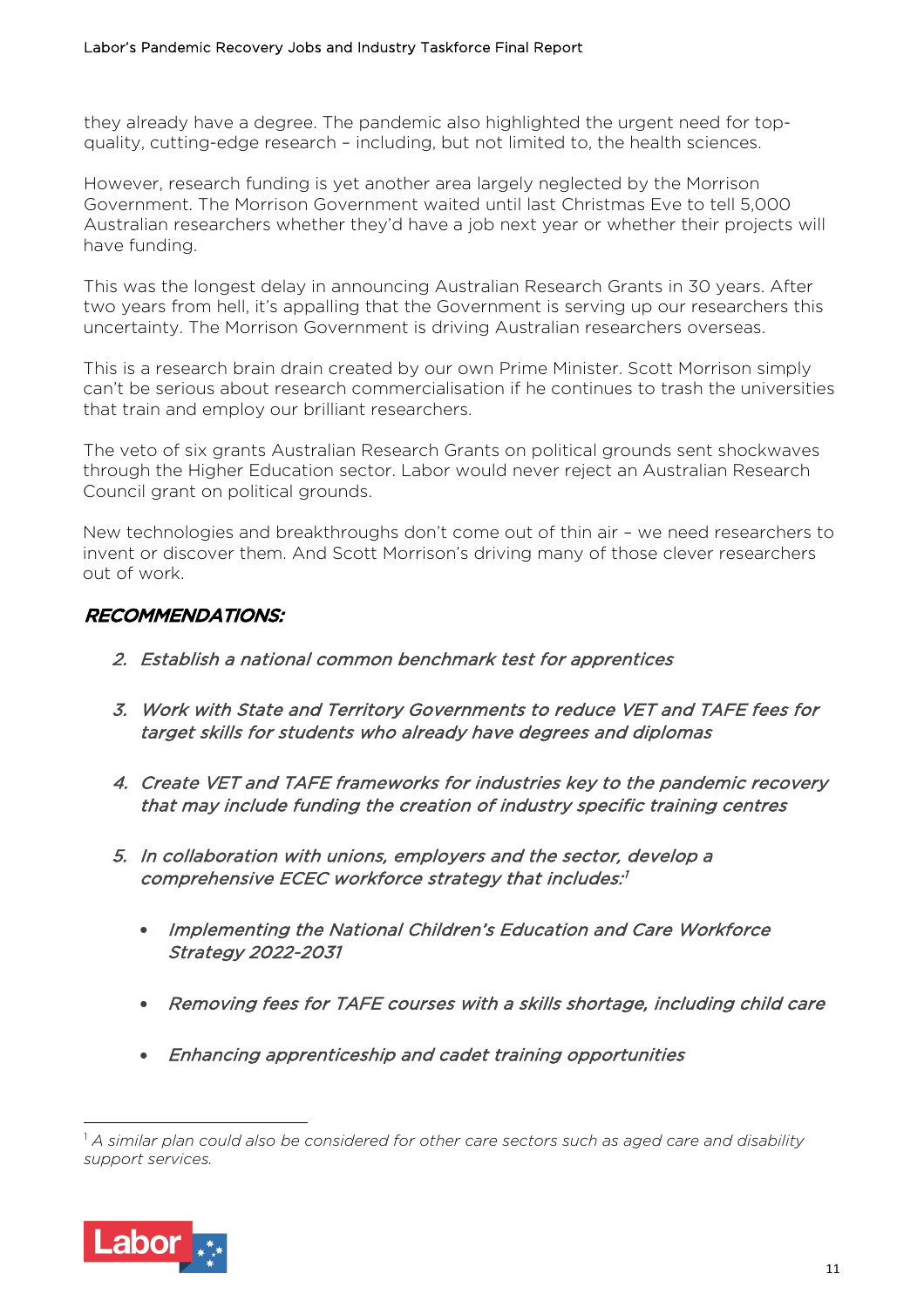6. Fund additional Commonwealth Supported Places to help universities train Australians to meet skills needs.

## **FINDING THREE**

## **JOBKEEPER – A GOOD IDEA POORLY IMPLEMENTED**

A key issue raised with us was concern around the biggest one-off economic program in Australian history – JobKeeper dominated Taskforce conversations throughout most of 2021.

Labor called for wage subsidies, a call which was supported by unions and business.

We know how much of a lifeline JobKeeper was to millions of workers and businesses. yet the Morrison Government fumbled the delivery of this \$89 billion scheme.

They excluded thousands of workers vital to our nation's recovery, many who have not returned, exacerbating the pre-pandemic skills crisis in these industries. At the same time, the Morrison Government allowed billions of dollars to go to firms that did not need any support.

The Government's own review of the first six months of JobKeeper, revealed that 38 per cent of the first \$70 billion paid under the scheme went to companies that did not experience falls in sales.

That money could have helped thousands of Australians excluded from the JobKeeper scheme and those who were affected by the decision to end JobKeeper prematurely in the middle of the pandemic. Some organisations shared with the Taskforce the impact of never being eligible for JobKeeper.

Many regional airport workers or aviation workers employed by labour hire agencies like Dnata were excluded from JobKeeper. Now that domestic borders are reopening, the Australian Airport Association told the taskforce that their members are struggling to recruit back the skilled staff they require to operate their airports.

The Taskforce also met with organisations that were keen to point out how pleased they were with JobKeeper with some calling it a 'salvation' which allowed their business or not-for-profit to survive during the 2020 lockdowns and border closures. However, many were bitterly disappointed when the program ended prior to the end of the lockdowns and border closures of 2021.

The prolonged lockdowns in Victoria, NSW and ACT throughout 2021 left many businesses unable to pay their employees. As a result, thousands of workers were sacked. The Australian Hotels Association foreshadowed how this would impact workers when briefing the Taskforce in February 2021.

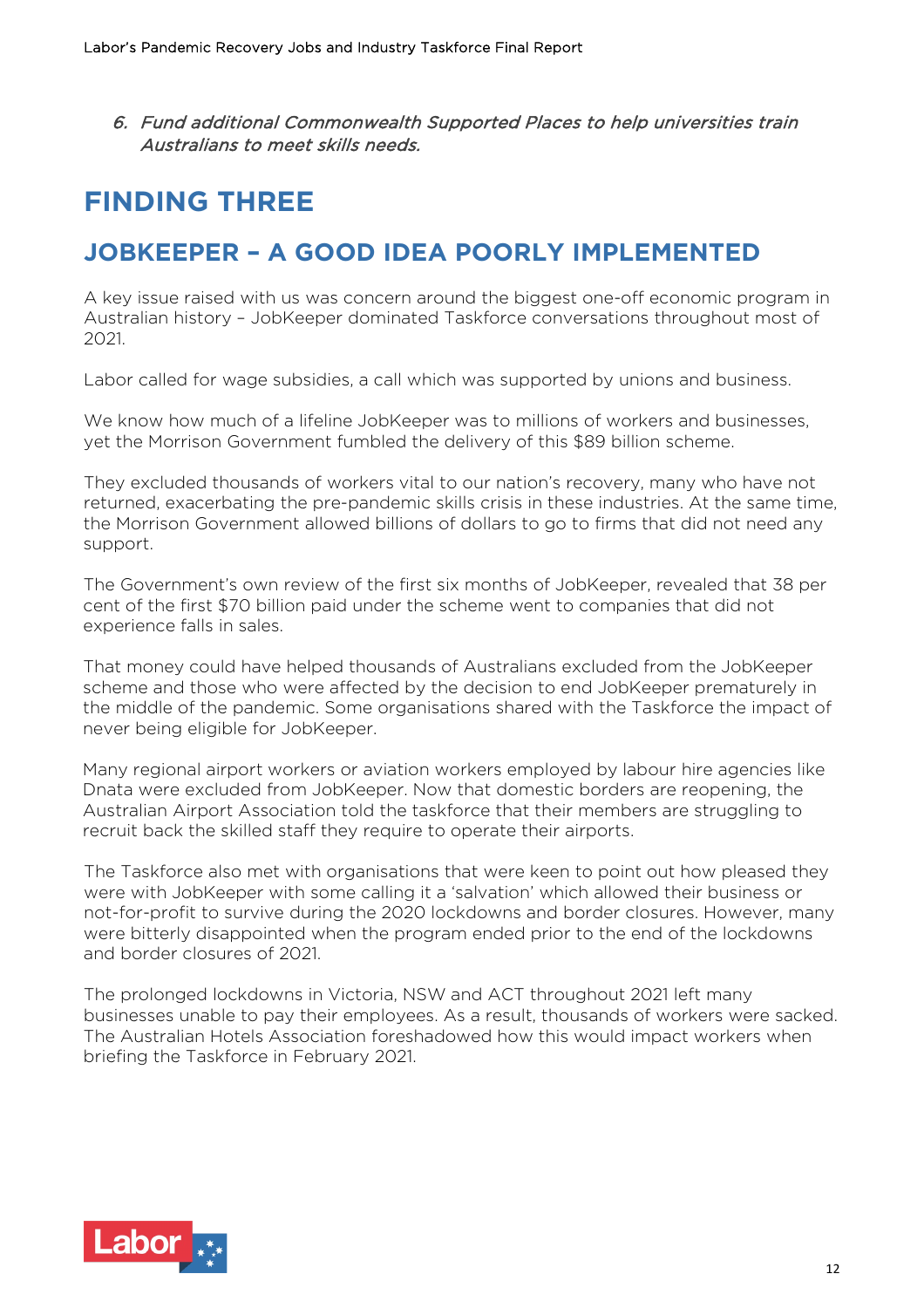*"When JobKeeper ends… we still don't know what that means for our industry. Snap lockdowns could still happen for public health reasons. If they do, some workers will be stood down without pay."*

#### - Australian Hotels Association briefing the Taskforce on 23 February 2021.

In response, the government established the COVID-19 Disaster Payment, which was widely criticized by industry groups and small businesses for essentially tearing apart the employment relationship preserved by JobKeeper by transferring workers onto Centrelink payments.

While the time has well and truly passed to amend the failures of the JobKeeper program, there is an opportunity to support these sectors badly let down by its failures.

For these sectors, there needs to be targeted support to aid their post-pandemic recovery and their efforts to recruit experienced skilled workers to return.

### In Focus: Australian Universities and JobKeeper

Australia's public universities and the tertiary education sector more generally, have been hit by bigger job losses than any other non-agricultural sector in the economy (Centre of Future of Work, NTEU).

The Taskforce met with Universities Australia and the NTEU in February 2021 and both predicted massive jobs losses because of the Federal Government's move to deliberately exclude their sector from the JobKeeper program.

The closures of our nations international borders caused a collapse in international student enrolments, plunging universities into an unforeseen financial crisis.

Universities Australia predicted that there would be 17,300 jobs lost across the sector.

In September 2021, the National Tertiary Education Union released the results from the Centre of Future of Work study they had commissioned. Their results revealed that 40,000 tertiary education staff across Australia – nearly one in five – had lost their jobs during the pandemic.

The Federal Government's alternative policy packages for the tertiary education sector have failed to address the rapid loss of jobs to the sector and failed to ensure that these 40,000 workers were re-employed.

Policy failures such as excluding public universities from accessing JobKeeper will unnecessarily prolong Australia's pandemic recovery.

Given their role in reskilling Australian workers, public universities are vital to any effort to rebuild our nation. This is discussed in more detail later in this report.

### RECOMMENDATION

7. Work with affected industries to develop targeted policies that will alleviate the fallout from being excluded from the JobKeeper scheme and those impacted by the JobKeeper scheme ending mid pandemic.

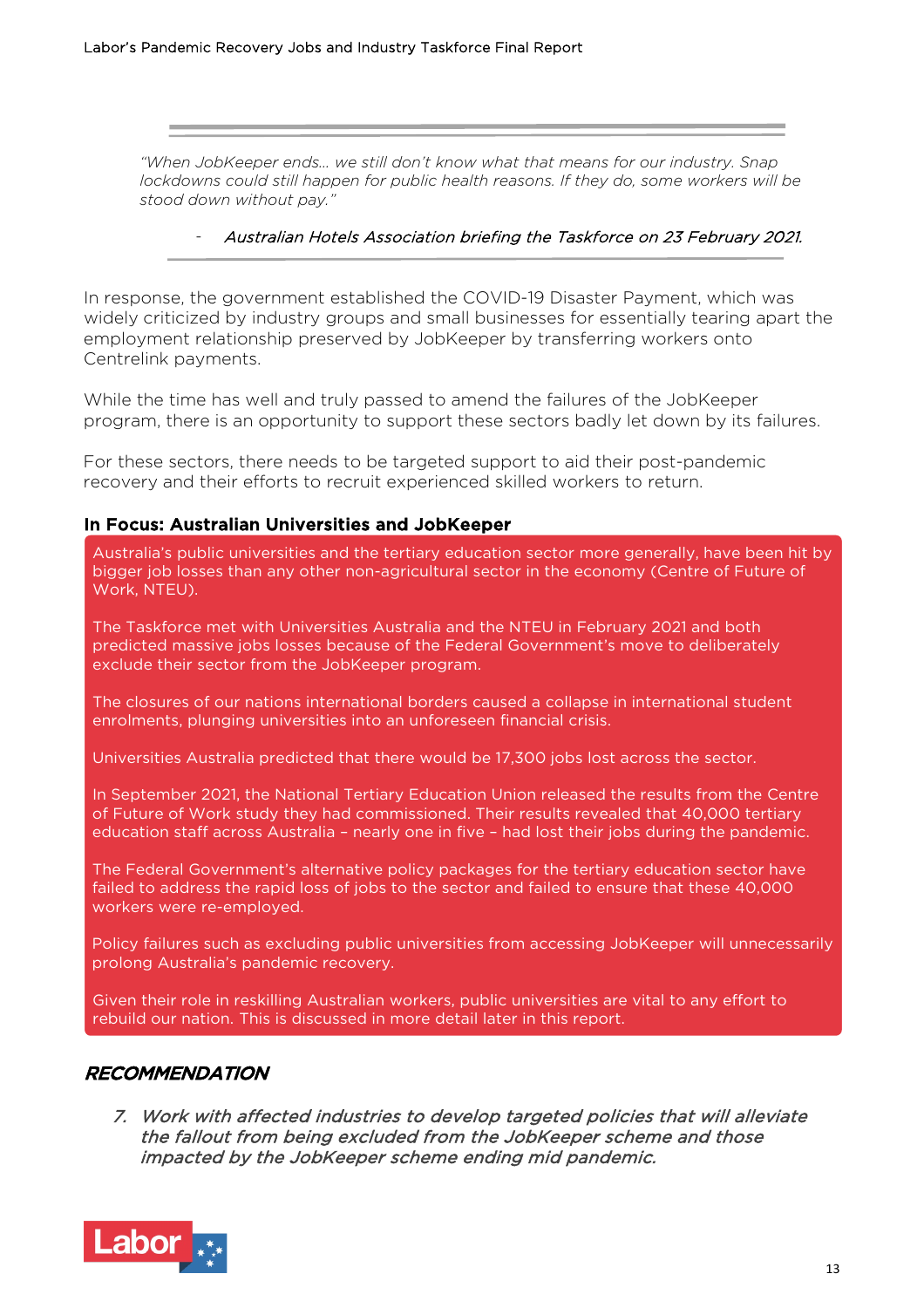# **FINDING FOUR**

## **TARGETED SUPPORT IS NEEDED FOR INDUSTRIES MOST AFFECTED BY THE PANDEMIC**

Some regions, industries, and businesses have been disproportionately affected by COVID-19 lockdowns and restrictions.

The effects of restrictions and lockdowns were not felt equally across states, regions, industries or businesses.

In some cases, the very nature of businesses was acutely affected by progressive lockdowns, restrictions and border closures.

Industries like snow and alpine-region businesses have lost two seasons as a result of COVID lockdowns and restrictions.

The Snowsport Industries of Australia (SIA) represents the interests of the snow industry, which contributes more than \$2 billion annually to the national economy. Many members of the industry are family-owned businesses.

Although other businesses will return to what has been termed COVID normal, businesses in the snow and alpine regions will need to hold on well into 2022 or beyond, depending on consumer confidence and their willingness to travel.

While some entire industries were affected, like snow and alpine-region businesses, industries such as beer-brewing, saw impacts affect different elements of their business.

Australian Bureau of Statistics data shows alcohol retailer turnover in Australia increased by \$3.3 billion from 2019 to 2020, reaching a record \$15.6 billion in 2020 which represents an increase of 26.7 per cent.

Whilst retail sales are up, draught kegs and beer sold in pubs and clubs is down and brewers of all sizes have been affected.

Some smaller producers reported volume losses of over 70 per cent, because their clients stopped ordering beer due to lockdowns, density restrictions and border closures that had been in place in some jurisdictions for the best part of two years.

In 2022, the reintroduction of some pandemic restrictions and customer confidence around catching COVID, could result in this year being just as tough.

The AHA, Clubs Australia and the Brewer's Association are asking the major parties to cut the excise rate for draught beer by 50 per cent to help the post-pandemic recovery by increasing cash flows in the industry. This change could result in a small to medium-sized pub or club, which sells between 10 and 15 kegs, save approximately \$500 a week or \$26,000 each year.

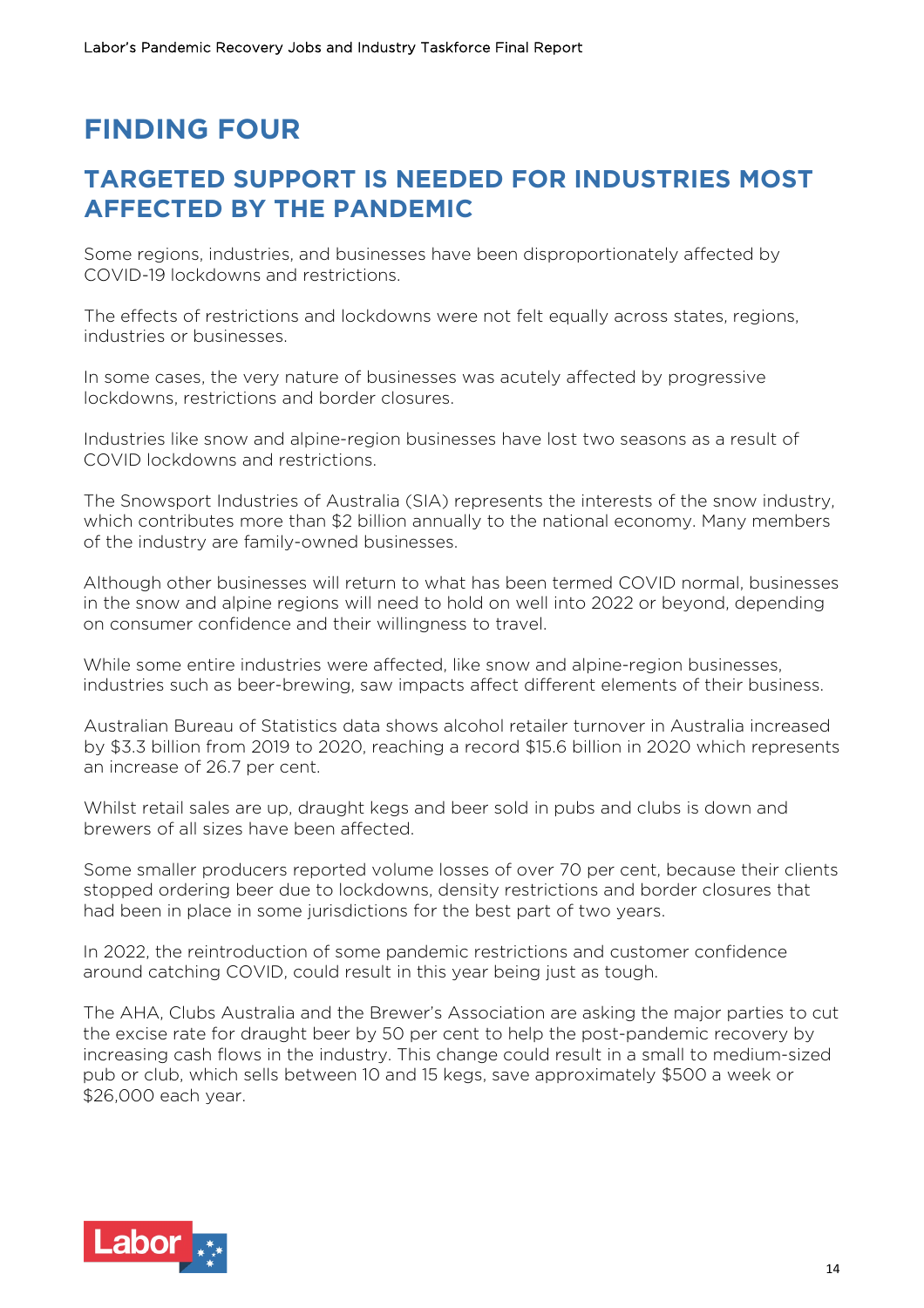*"[On providing support for small businesses, the Federal Government has been] totally absent. Being told to go to the TGA website is not reasonable."*

> Council of Small Business Organisations Australia briefing the Taskforce on 9 August 2021.

There are countless examples of businesses, regions and industries that have paid a heavy price over the course of this pandemic.

#### In Focus: Australian Creative Industries

Australia's arts and entertainment sector has been particularly hard hit by the pandemic. The sector was one of the first to close and one of the last to reopen. Across the arts community the impact of COVID-19 has been and continues to be "catastrophic" (Australia Council of the Arts).

A national cross-industry survey conducted by the ABS between 16 and 23 March 2021 showed that more than half of all arts and recreation businesses had ceased trading. In addition, 73 per cent of arts and recreation businesses reported that their business had been adversely affected by COVID-19.

As the pandemic has progressed the situation for many in the arts and creative industires has not improved.

The Federal Government has failed to provide adequate financial support to the sector throughout the course of the pandemic, with many businesses on the brink of collapse and thousands of workers left with very little income or without an income at all.

Many of the arts organisations that the taskforce met with said they feared that the skilled arts workers stood down for the good part of two years would not return after the pandemic leaving a massive skills deficit across the industry.

The economic impact of the COVID-19 pandemic on the events sector has been wide-ranging and caused significant financial harm across Australia.

One of the greatest challenges the industry faces in the post-pandemic recovery, is access to events insurance. The sector argued that an insurance scheme was needed to restore confidence.

Labor has called on the Federal Government to set up a national COVID-19 insurance scheme for the arts, entertainment and events industry similar to the Temporary Interruption Fund for the film industry. Such a scheme would provide businesses and workers with much needed certainty and stability during the post-pandemic recovery period.

The arts are also vital to the social and emotional wellbeing of the nation. Like with any other natural disaster, Australians turn to the arts to help them heal.

The arts have an important role to play through promoting well-being and creating space to recreate social connection and help share pandemic experiences. Now more than ever, a vibrant Arts sector will be necessary to help heal the social and emotional impact of the COVID-19 pandemic.

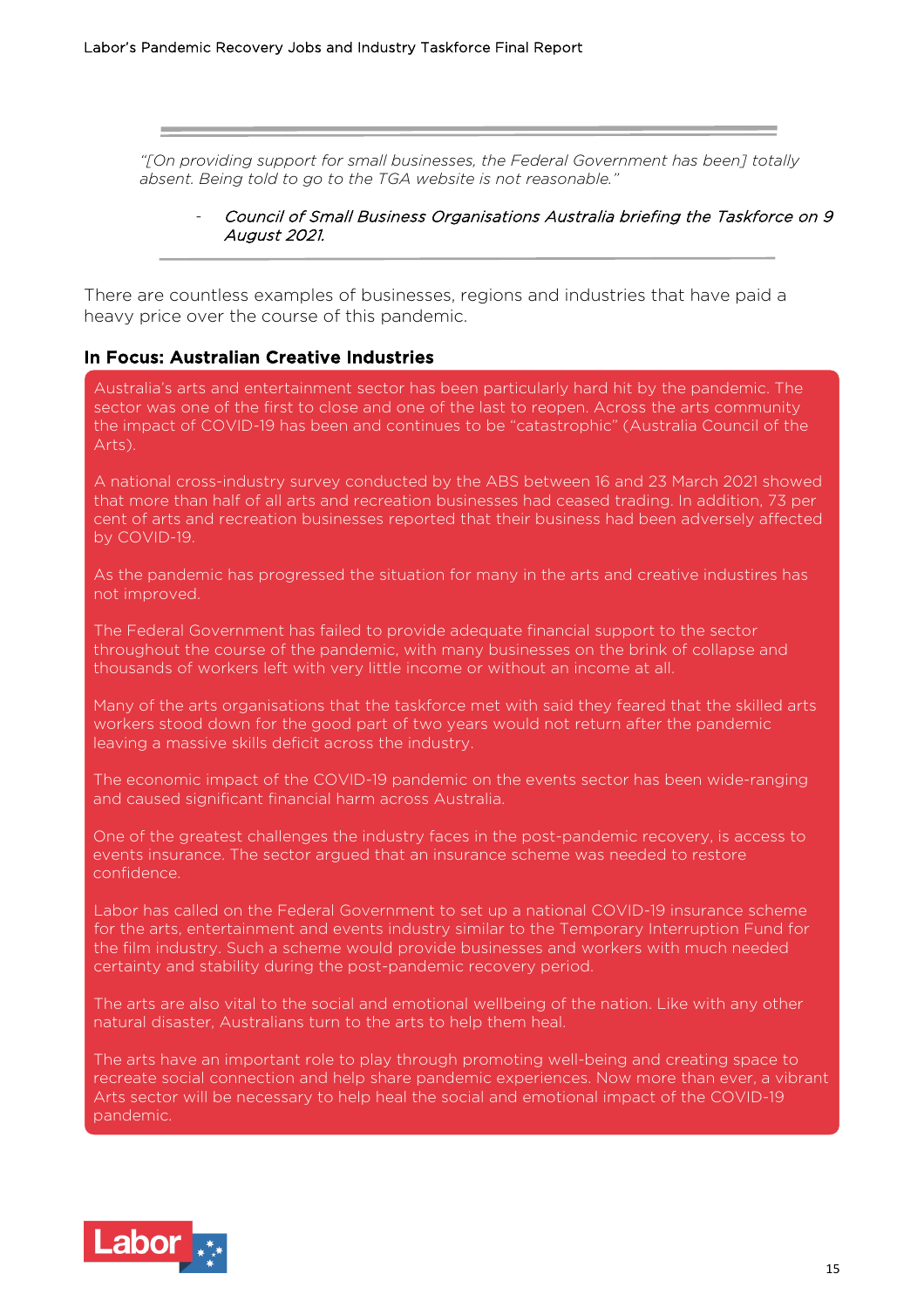Small businesses and advocacy groups said that Government's cash flow boost based on their PAYG withholding support was helpful and simple to apply for. Temporary cash flow boosts were designed to support small and medium businesses and not-for-profit organisations during the economic downturn associated with COVID-19.

There was general agreement that more of this kind of support would be of benefit to small businesses still struggling to survive the economic impact of the pandemic.

Further, similar stimulus programs using the tax system should be considered.

While economy wide interventions were needed during the pandemic response, industry specific supports are desperately needed for those sectors hardest hit.

These sectors require urgent industry specific targeted support to ensure there isn't an uneven and patchy recovery that leaves too many Australians behind.

### In Focus: Far North Queensland Tourism

The Taskforce was launched in Cairns, Queensland in recognition of the deep economic impact that COVID-19 has had on the region.

Tropical North Queensland is the most tourism reliant region in Australia. One in six families in the region are supported by a job in tourism. The industry estimates that COVID-19 has contributed to an economic loss of \$5.3 billion to the region.

While some parts of the country were able to pivot to the domestic market, the geographical location of Tropical North Queensland meant recovery was reliant on visitors flying to the region.

The industry was also reliant on international visitor spend.

China represented a key market for the region, which at its peak in 2016 was contributing \$300 million in visitor spend annually. COVID-19 and increasing trade tensions have seen a decline of over \$428.3 million.

Tourism, and regions heavily reliant on International Tourism, have been badly affected by the closure of domestic and international borders, economic uncertainty and lack of Government support.

*"We feel as though the industry has been thrown to the wolves."*

#### Michael from Pinnacle Tourism Marketing (Courtesy of TTNQ Tourism Recovery Funding Submission)

It is estimated that the international market will take more than six years to return to 2019 levels. As the world opens up, Australia will be competing with other global destinations for a slice of the pent-up tourism market. Government needs to develop a strategy to make sure Australia does not lose its international market share.

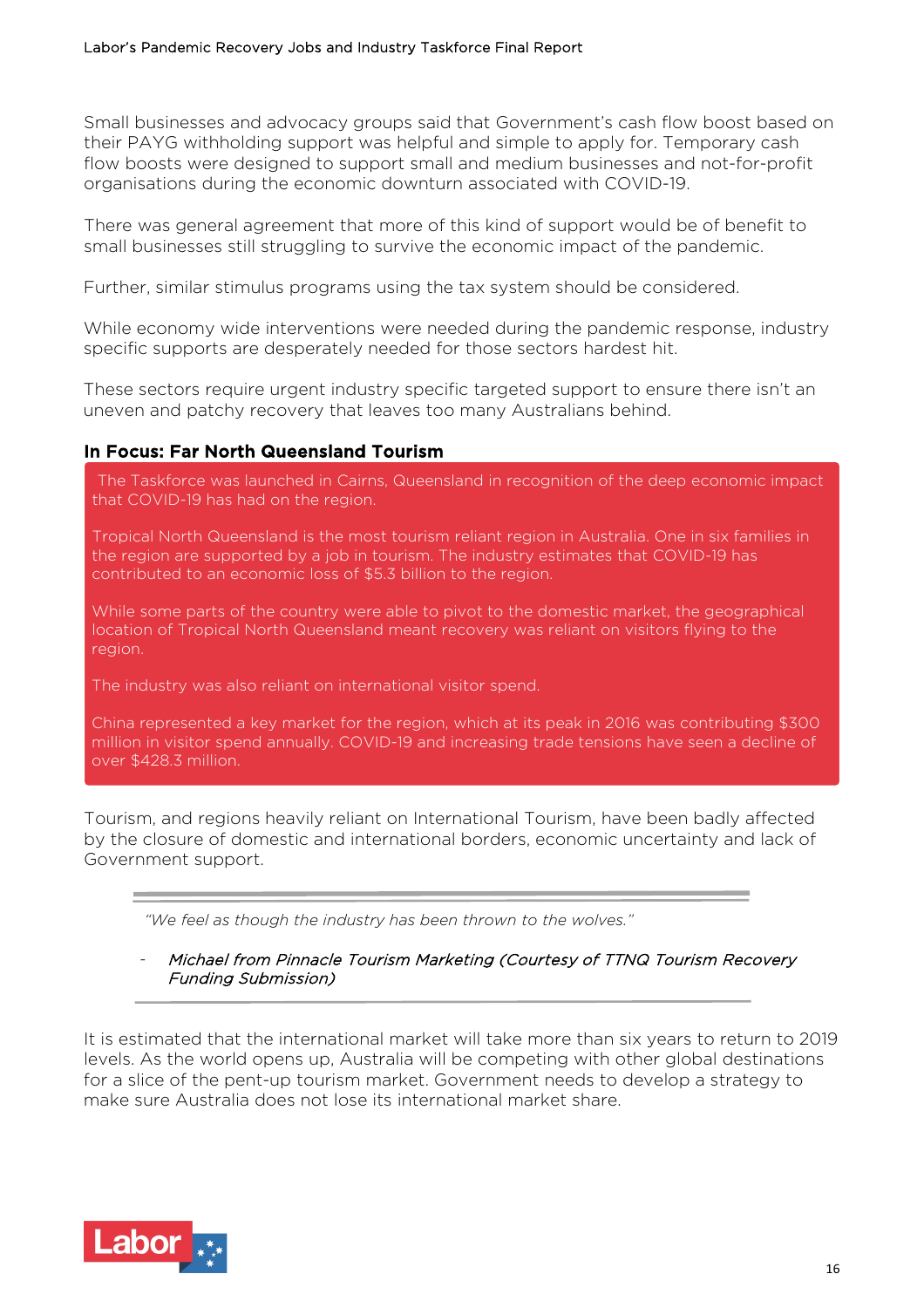## RECOMMENDATIONS

8. As required, create specific working groups to develop targeted temporary measures that will address the disproportionate impact of the pandemic on a region and/or industry. Further, deliver any assistance quickly to help secure jobs.

Arts, Entertainment and Events industry:

- 9. Set up a national COVID-19 insurance scheme for the Arts, Entertainment and Events and industries.
- 10. Increase funding (including a round for pandemic related arts projects) to the Australian Council of the Arts.

Tourism Industry:

11. Establish a tourism working group to ensure Australia can compete internationally with other markets when borders reopen.

## **FINDING FIVE**

## **LOCAL MANUFACTURING AND SOVEREIGN CAPABILITY**

Since the COVID-19 crisis emerged, Australians have been starkly reminded of the importance of being able to manufacture goods domestically.

Many organisations highlighted Australia's lack of sovereign manufacturing capability and the risks associated with this - especially when global supply chains can be easily disrupted.

Unions and industry groups also told the Taskforce that manufacturing played a central role in the post-war reconstruction effort. Government placed top priority on building national industries.

Labor shares this view.

Labor will establish a National Reconstruction Fund, to help create secure jobs for Australian workers, drive regional economic development, boost our sovereign capability and diversify the nation's economy. Building new industries and boosting our existing industries represents an opportunity for Australia to recover from the COVID-19 pandemic with a stronger economy.

Labor's plan for a National Reconstruction Fund will allocate \$15 billion for partnerships with the private sector, including superannuation funds, to support investments which will grow the economy and increase employment.

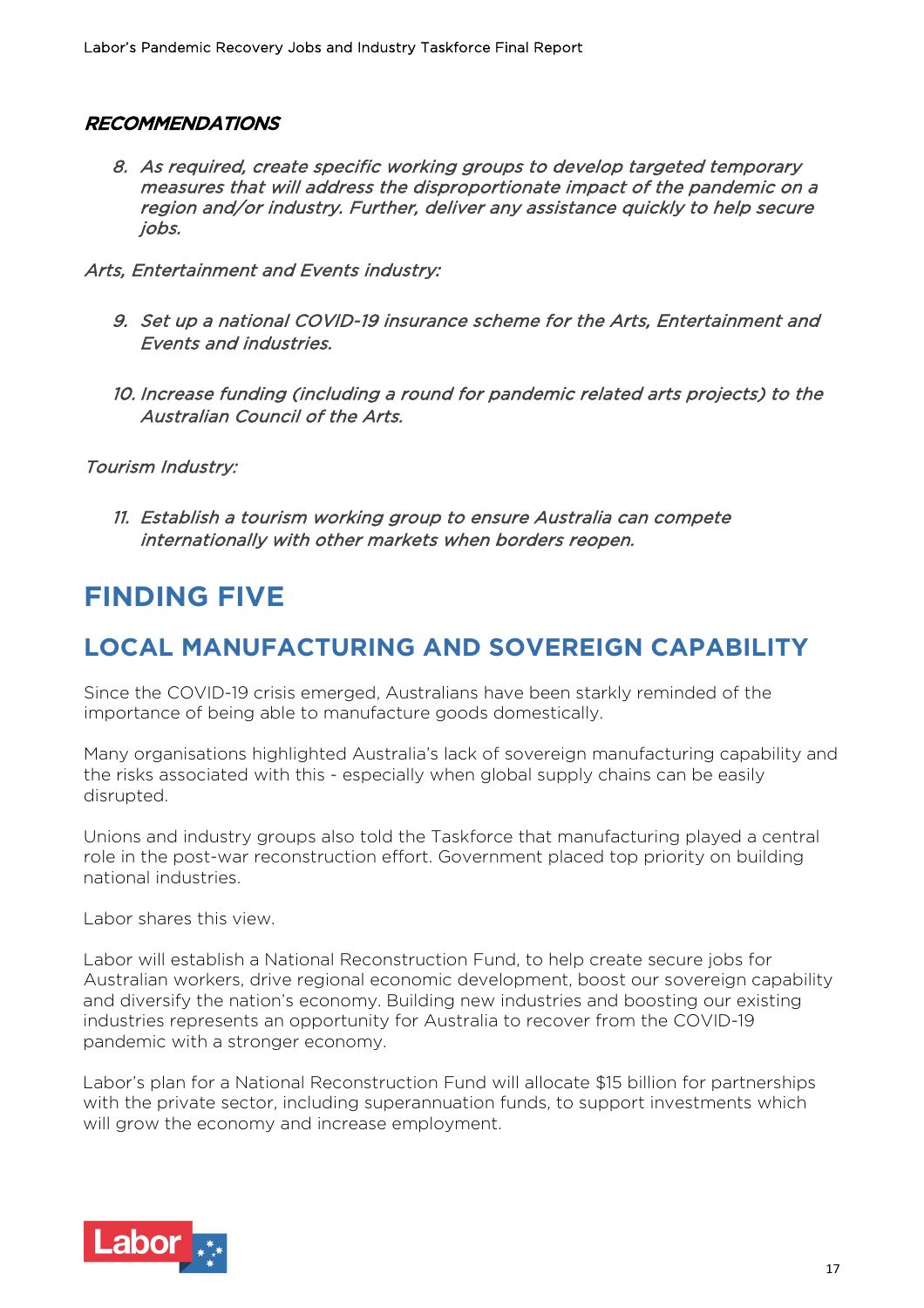Stakeholders also agreed that prioritising advanced manufacturing with a technology focus was necessary to future-proof local industry. Labor's National Reconstruction Fund is one avenue that will help Australian manufacturing achieve this outcome.

To survive and thrive beyond the pandemic, Australian manufacturing needs to embrace research and innovation, invest in expertise and technology and prioritise collaboration.

Australia must be a country that makes things, a country that has our own industrial and manufacturing capabilities and be a country that has our own sovereign capabilities.

Labor also believes government must do its part to make that happen and ensure that our future is made in Australia, which is why we have also announced our Buy Australian Plan.

The Australian Government has spent around \$190 billion on government contracts over the last three financial years demonstrating that our procurement policy could be a major economic lever driving the economic recovery post- COVID-19.

Stakeholders welcomed Labor's Buy Australian Plan and expressed great relief and excitement when informed about its commitment to supporting Australian manufacturers.

### Locally made medical equipment and technology

International shortages of medical equipment and personal protective equipment, exacerbated by restrictions on exports imposed by some countries, created concern that Australia might not have access to these essential supplies. Prior to the pandemic, 80 per cent of medical supplies in Australia were imported from overseas.

Australian manufacturers scrambled to convert their facilities to produce vital medical equipment and supplies. However, many of these manufacturers lost out when restrictions in some countries eased, allowing overseas suppliers to export to Australia.

Organisations who spoke with the Taskforce also noted that while governments were very keen to promote Australian manufacturing early in the pandemic, they have already started preferencing cheaper overseas products at the expense of local producers.

Local manufacturers who spoke with the Taskforce were disappointed that they were not rewarded for their investments by being granted medium to long term contracts that would have allowed them to recoup their costs and more importantly, maintain this manufacturing capability onshore and the jobs it creates.

A medical technology worker reported that they felt very let down by Australia's lack of commitment to ensure our nation's sovereign capability to manufacture such vital products onshore and therefore, help to secure their jobs.

This worker also shared their frustration that despite it being a pandemic, their Victorian employer shutdown their local factory, planning to relocate their manufacturing operation overseas.

It's hard to fathom that next year the GSK plant in Melbourne is slated to close its doors, while Pfizer has said it will shut up shop at its Perth factory in 2023. UWU told the

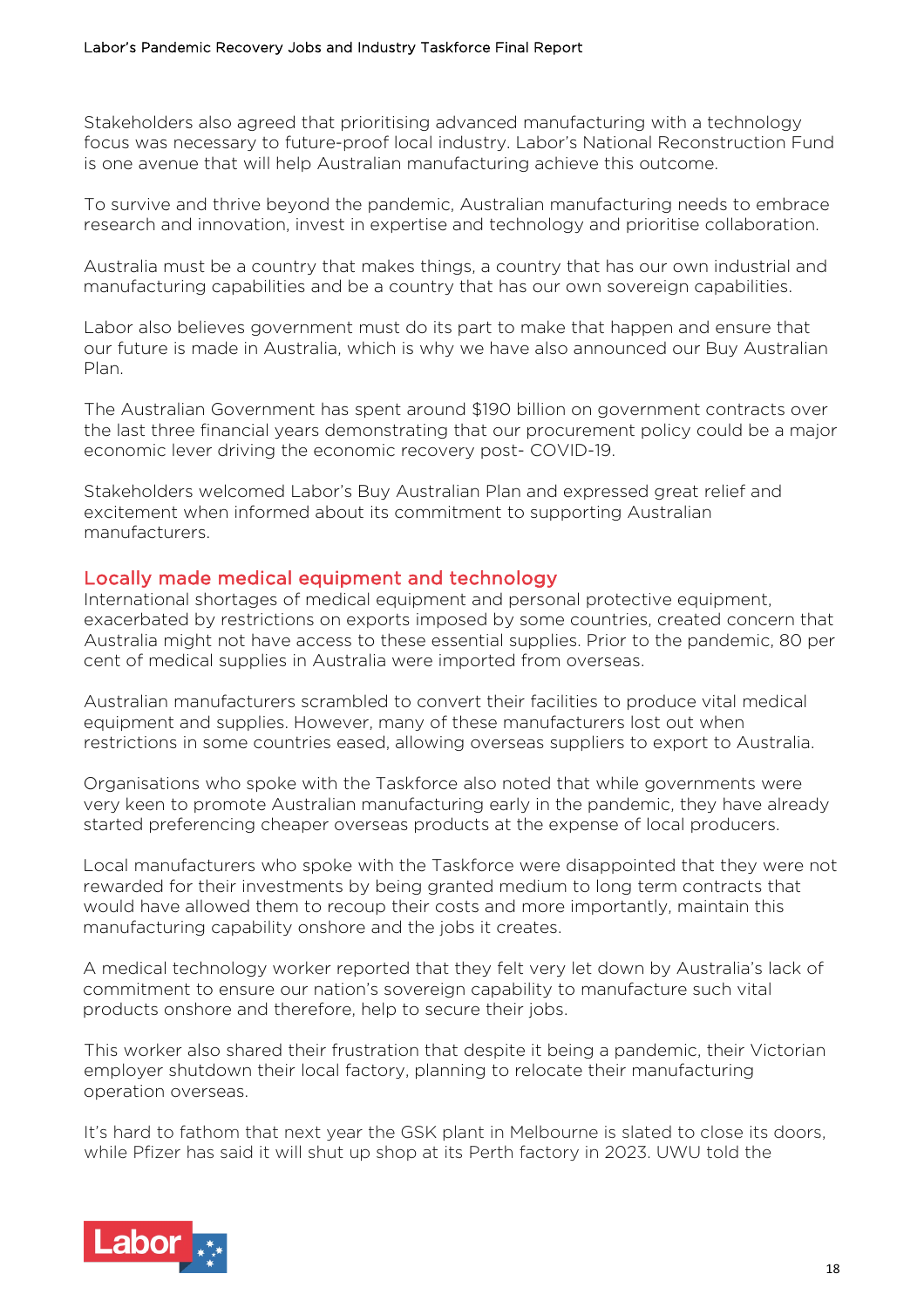Taskforce that because of these decisions, more than 800 advanced manufacturing workers will be out of a job.

Disappointingly, the Morrison Government has not learnt from its mistakes with the lack of supply and individual cost of Rapid Antigen Tests, creating unacceptable risk to the health of Australians and putting at risk pandemic recovery plans for far too many Australian businesses.

Like with the Morrison Government's failure on vaccines and quarantine, this latest pandemic related bungle will have far reaching consequences and is another example of the Morrison Government's failure to secure domestic supply chains and manufacturing.

### Manufacturing more building supplies

Due to the nation's construction boom, locally sourced building materials are in short supply.

On housing construction, some organisations noted that despite record numbers of housing approvals being granted, buildings have been delayed due to skill and supply shortages.

The Federal Government's signature pandemic recovery stimulus measure, the 'Homebuilder' grant, pushed up the prices of building materials. Building supply businesses and manufacturers were unable to keep up with demand, leading to long delays and cost blow outs.

The timber industry raised with the taskforce the urgent need for proper industry planning and investment in plantations and sawmills if Australia wanted to address this problem over the medium to long term given the time lag between planting and harvesting plantation timber.

## RECOMMENDATIONS

- 12. Encourage the purchase of locally manufactured pharmaceuticals, medical equipment and technology through changes to the Australian Government procurement guidelines.
- 13. Consider creating a Minister for Manufacturing that will be tasked with coordinating Labor's rebuilding local manufacturing plans.
- 14. As part of the National Reconstruction Fund, consider creating a localised supply chain investment fund that will help plug supply chain gaps with local solutions.

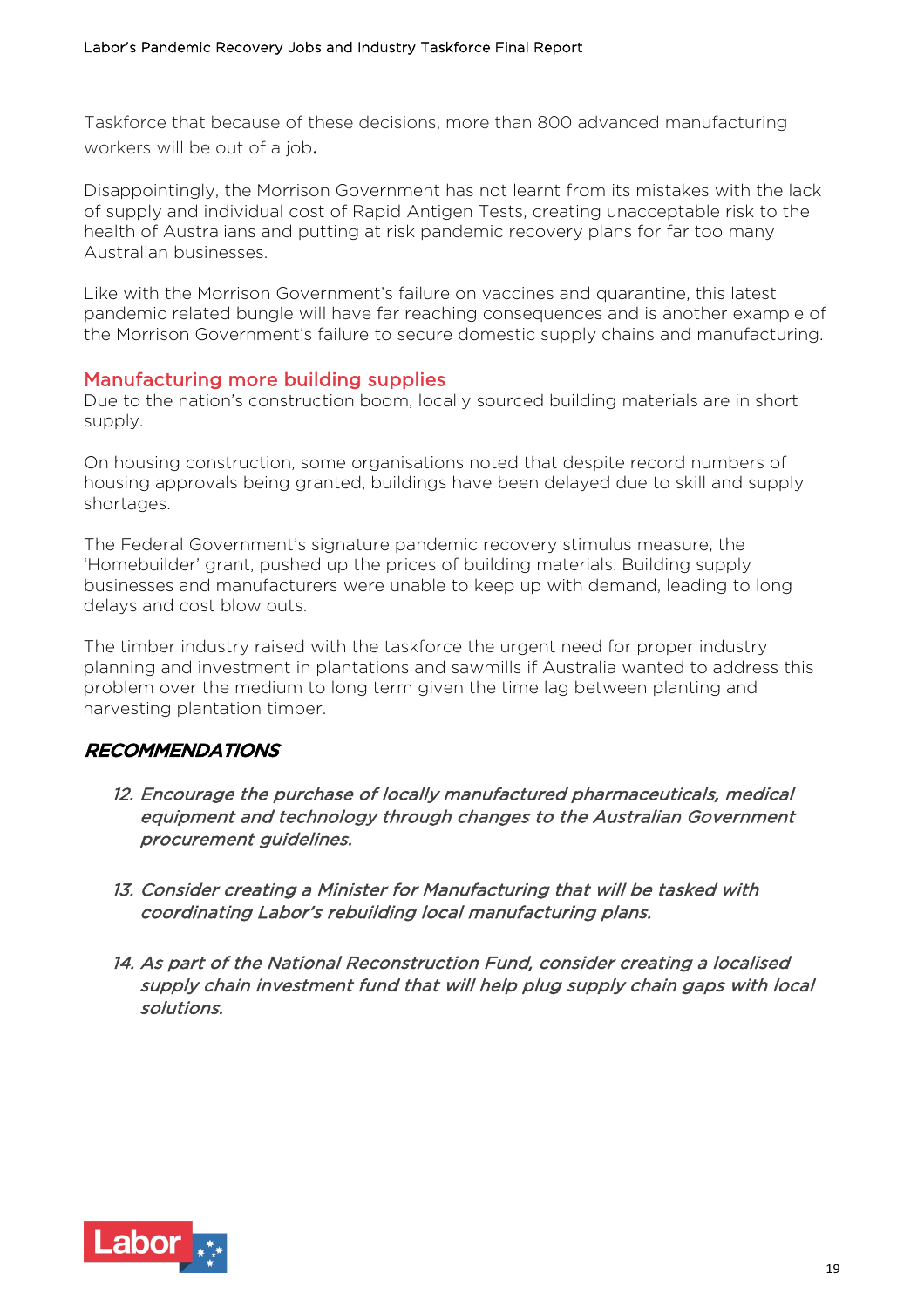# **FINDING SIX**

## **WE MUST BUILD BACK BETTER**

What is clear is that we cannot just build back from this pandemic. We must build an Australia that is stronger and better than it was before. We need leadership, we need vision and we need a government that has a plan to get there.

The Morrison Government's economic mismanagement is hurting our nation's recovery. At a time of great uncertainty, all Scott Morrison can offer is the same complacency and rorts.

Many of the organisations the Taskforce met with said the same thing, while there was economic recovery underway, it was patchy, uneven, and there were workers and businesses being left behind.

The Budget would be stronger were it not weighed down with tens of billions of dollars in rorts and waste, and there'd be more room to fund essential services like Medicare.

Much has been said about the billions squirrelled away for pre-election waste; record debt and deficits as far as the eye can see with not enough to show for it; and real wages going backwards.

Our economy needs a comprehensive strategy for the recovery.

Whilst large nation building projects like Labor's Rewiring the Nation and High-Speed Rail projects will help the Australian economy recover from the pandemic by creating jobs and building our nation's infrastructure needs, smaller local projects will also aid recovery at a local level.

Small businesses and retailers raised concerns about the impact of the pandemic has had on face-to-face retail, particularly shops in small retail strips and high streets. The months of lockdown and restrictions had an immediate effect, turning retail strips and high streets into ghost towns. Some businesses did not survive, and once busy hubs are now dotted with empty shops and tired streetscapes.

There are many avenues the Federal Government could and should be exploring to help rebuild the Australian economy with a long-term vision in mind.

### The Digital Economy

The need to increase the digital literacy skills of Australian businesses is crucial to the recovery of the Australian economy. Australians should benefit from world-class broadband and mobile infrastructure- it is critical for Australia's prosperity and resilience, especially in the post pandemic era.

The COVID-19 pandemic has exposed the digital divide like never before. With more Australians working and studying from home, the need for fast, reliable and affordable internet connectivity has never been more urgent.

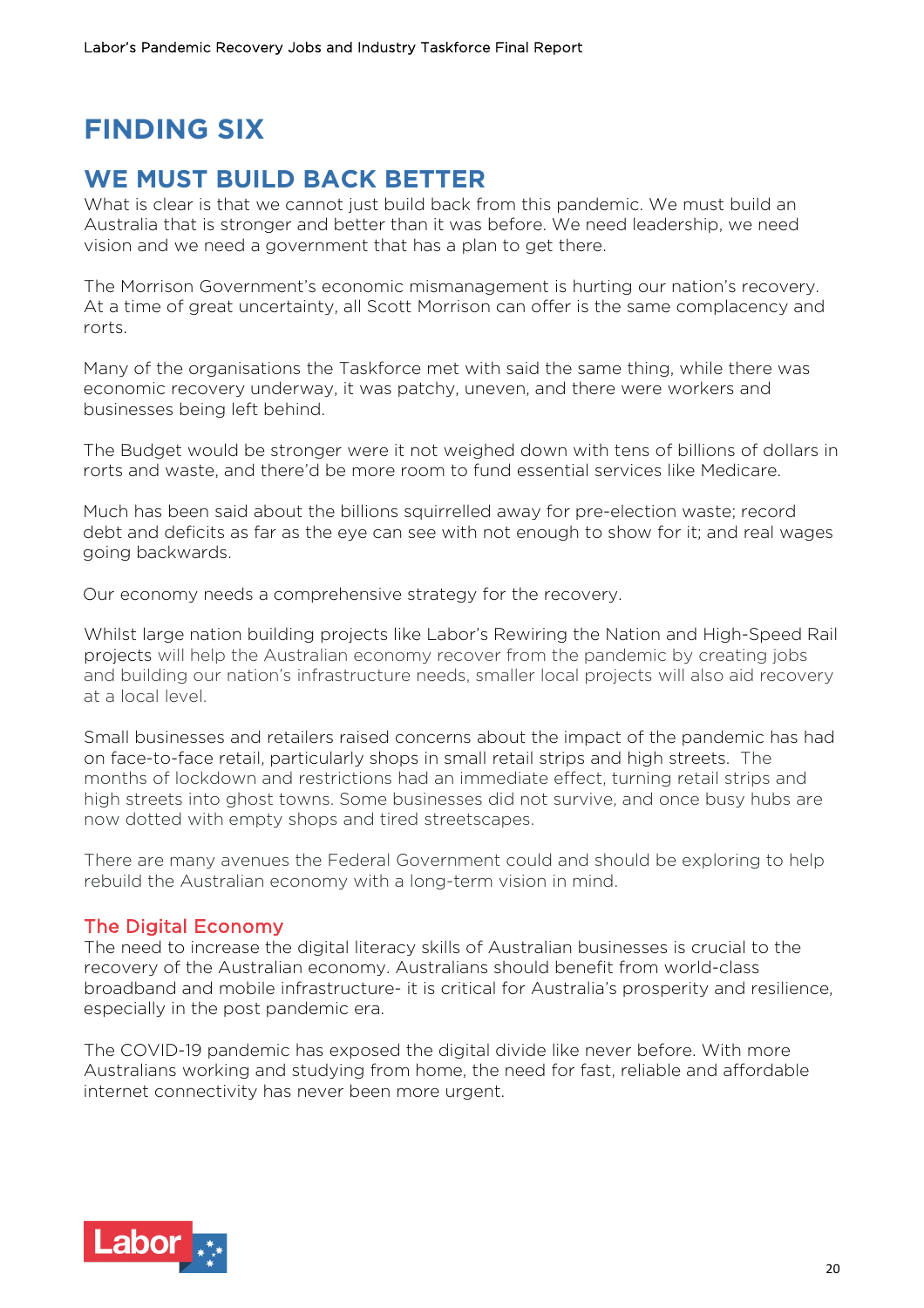Many organisations raised the need for Australia to increase funding for smart digital technology and also argued for small and medium businesses (especially in regional areas) to have better connectivity.

Poor connectivity is a key issue for regional businesses with the lack of reliable and fast internet often being a drag on their ability to operate to the standard that they are aiming for, or in some cases to operate at all.

Further, the "mass movement" to the regions currently occurring will stall if this issue is not addressed.

Labor's recent NBN policy announcement to give 1.5 million homes and businesses access to full-fibre connectivity will be welcomed by many of the businesses and organisations that the taskforce met with.

The \$2.4 billion plan will expand full-fibre NBN access across the country and will benefit up to 660,000 premises in regional Australia.

Labor will also keep the NBN in public hands, keeping internet costs for families and businesses affordable, while ensuring improvements to the network.

## A Sustainable Recovery

Several stakeholders the Taskforce met with shared Labor's view that Australia can build back better and more environmentally sustainably.

Post pandemic is an opportunity for a sustainable and inclusive economic recovery from the COVID-19 pandemic. A sustainable recovery will significantly enhance our country's resilience in the face of both the severe economic conditions and accelerating environmental challenges.

Australia can do so much more, and many organisations were keen for Australian businesses to capitalise on a sustainable economic model going forward.

Manufacturing stakeholders agreed that Australia's raw materials and its potential to value add means that it is well placed to be a world leader in the production of batteries and in the hydrogen industry. This would benefit the Australian economy through local consumption and export opportunities.

Much was also made of the need for Australia to do better in terms of its environmental credentials with many trade deals around the world asking for terms that are consistent with the Green New Deal in the United States.

Labor's Powering Australia plan announced in December 2021 will prioritise growth and investment for the regions that have served as Australia's engine room for so long by delivering cheaper energy and lower emissions.

## Housing and affordable housing for all Australians

There is currently a lack of affordable housing across Australia. This is especially the case in regional Australia where many organisations highlighted how a lack of access to affordable housing has contributed to labour shortages; workers cannot relocate to regional areas if there is no affordable housing for them and their families.

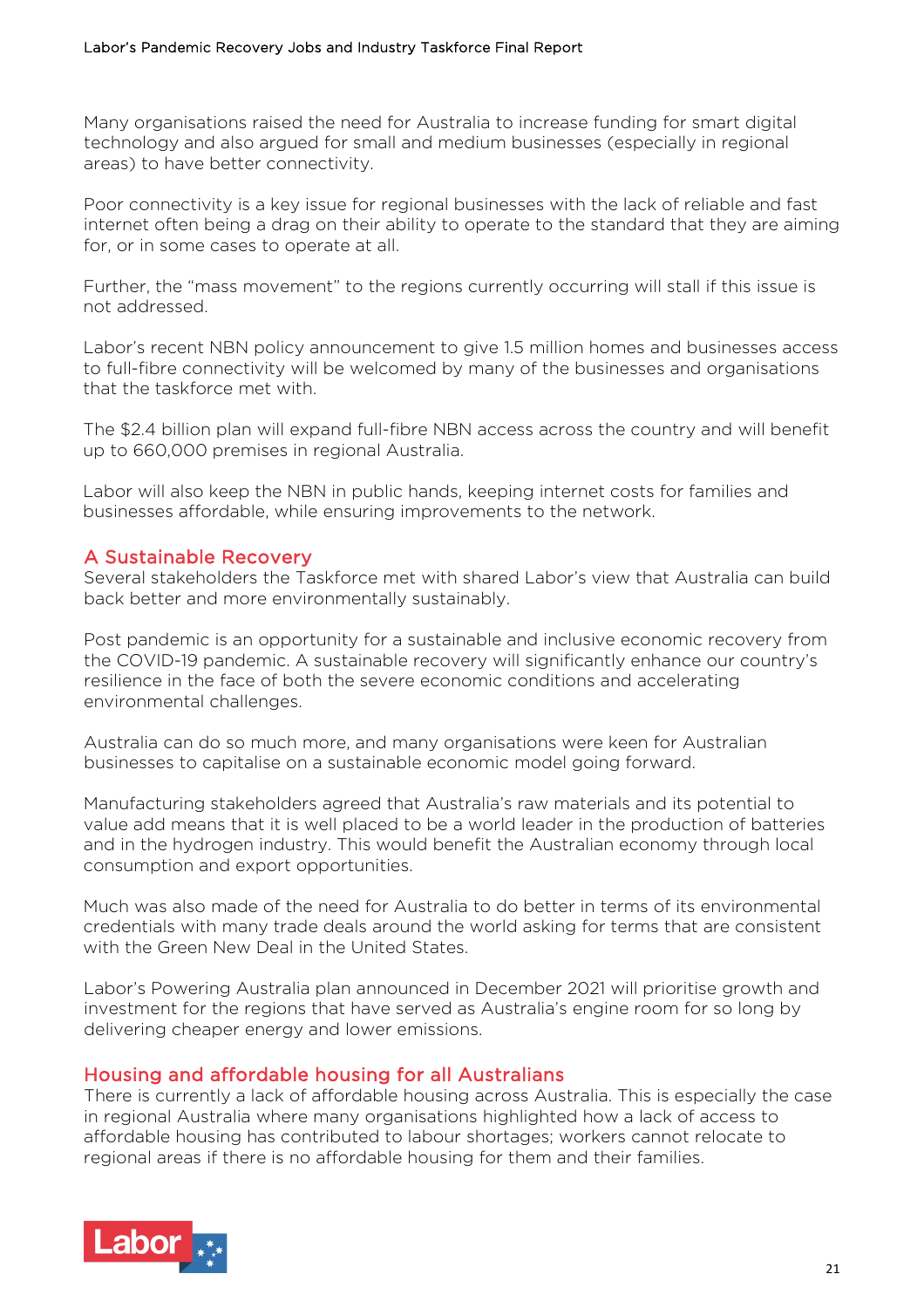Another issue that was raised was the impact of houses now used for short term holiday rentals – such as AirBnB - or holiday homes and are therefore unavailable for long term rent.

As previously stated, some organisations noted that despite record numbers of housing approvals being granted, buildings have been delayed due to skill and supply shortages.

It is harder to buy a home today than ever before. It is harder to rent than ever before. There are more homeless Australians than ever before. Affordable housing for all Australians should be a national priority.

There was broad support for Labor's Housing Australia Future Fund that will build 30,000 social and affordable homes across the country.

Stakeholders suggested that long term planning was required to address the structural issues underlying the current housing crisis and called for national leadership to develop policies to address ongoing housing issues.

## RECOMMENDATIONS

- 15. Work with local councils and chambers of commerce to help prioritise investment in revitalising local retail areas.
- 16. Develop a National Housing and Homelessness Plan that considers key issues impacting access to affordable housing including for aspiring homeowners, renters and the homeless

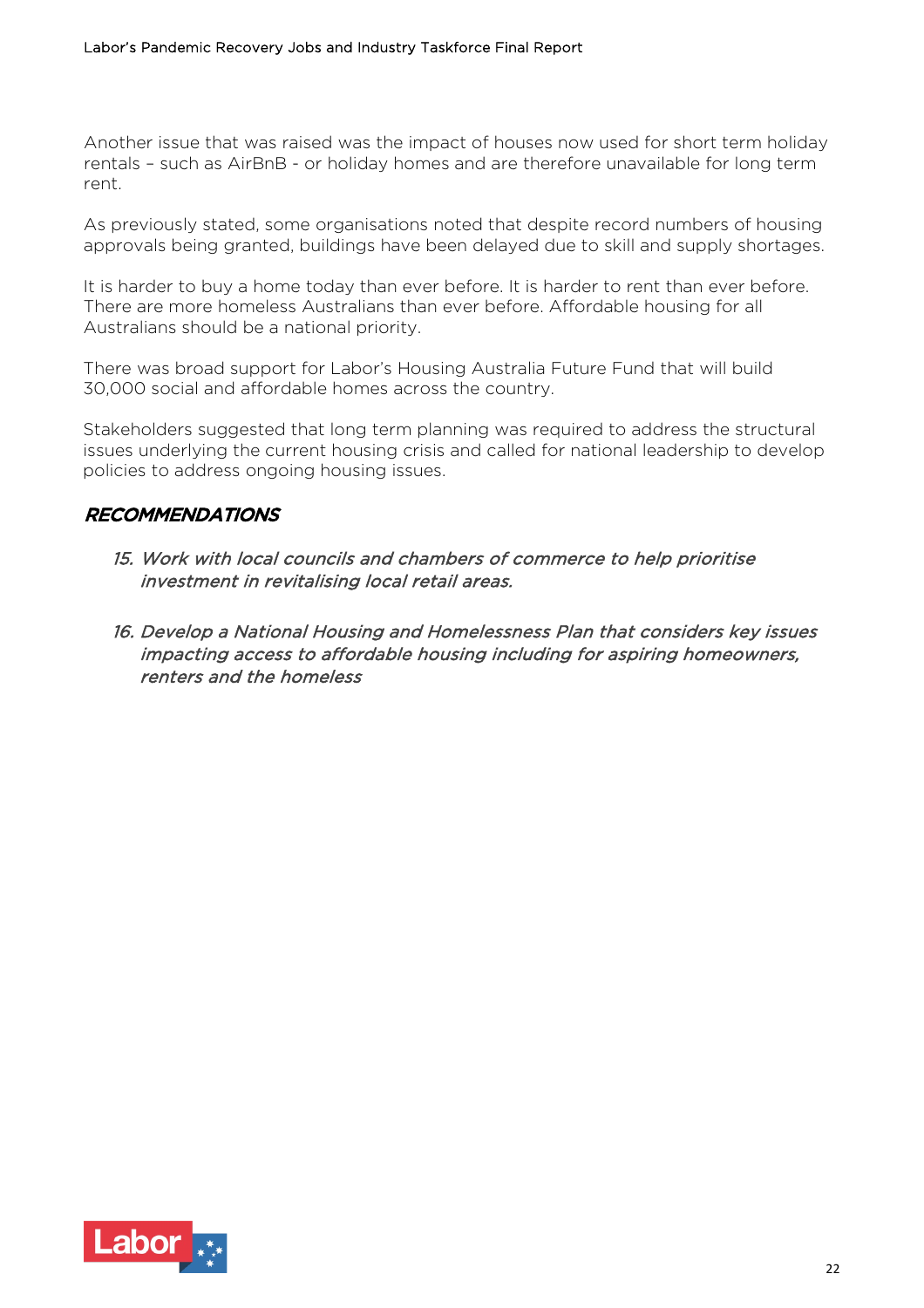# **CONCLUSION**

The COVID-19 Pandemic has wreaked havoc on the economy. Many workers have lost their job, have lost hours, or both and many businesses and industries have been brought to their knees.

Our government is wasting its opportunity to build back better.

From great disaster can come great opportunity. Australian governments have proven this throughout history. The Reconstruction that occurred after World War Two saw Ben Chifley and his Labor Government create the Australian National University, saw the first all-Australian car – the Holden – roll off the production line and saw the completion of the Snowy Hydro Scheme. The same period saw 130,000 houses and flats built to address housing shortages and substantial increases in government research grants.

The Australian government has an immense opportunity to rebuild from this pandemic. To ensure a resilient and prosperous Australia for years to come.

The Morrison Government simply isn't up to the task. In fact, their economic mismanagement is hurting our nation's recovery.

The JobKeeper program, a great idea badly implemented, that saw \$38 billion given to companies whose turnover did not fall below eligibility thresholds. This is the same program that deliberately and consistently excluded universities and their staff, resulting in one in five university workers losing their jobs.

This is the same government, that was dragged kicking and screaming to a net-zero commitment. Whose plan for climate action is to leave it to future governments and to future technology. True to form for this Prime Minister – every crisis is someone else's responsibility.

Scott Morrison and his Government have continually undermined universities and TAFE leading to critical skill shortages across the economy. Early childcare educators, aged care staff and food manufacturing workers are under paid and undervalued.

The Morrison Government has also proved too willing to outsource, outlay and move offshore critical industries. The consequences of which have been laid bare throughout this pandemic.

Empty supermarket shelves, shortages of Rapid Antigen Tests and vaccines, and soaring case numbers, all a reminder that we are not on the other side of this pandemic yet.

A future Labor Government has a plan for our nation's recovery. We have a bold and exciting vision.

A vision that will embrace the opportunities of climate change, that will bring manufacturing back to Australian shores and one that will have Australian workers and Australian families at its core.

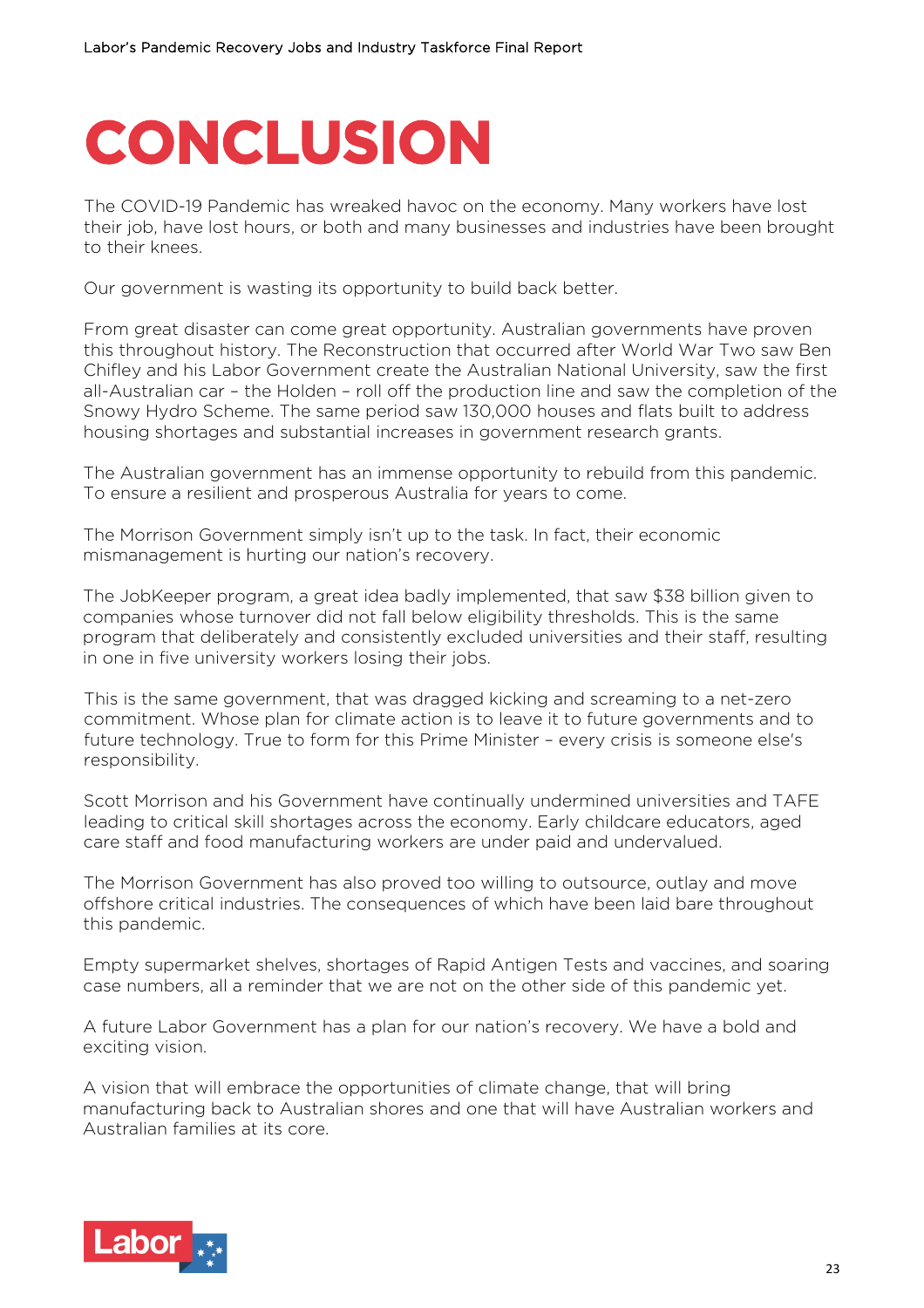The Australia that emerges on the other side of the COVID-19 pandemic, cannot be the same Australia.

Where wages are stagnant, where healthcare and child care costs are rising and where insecure work isn't the exception, it's the norm.

We need to rebuild better. We need to rebuild stronger. We need a Labor Government.

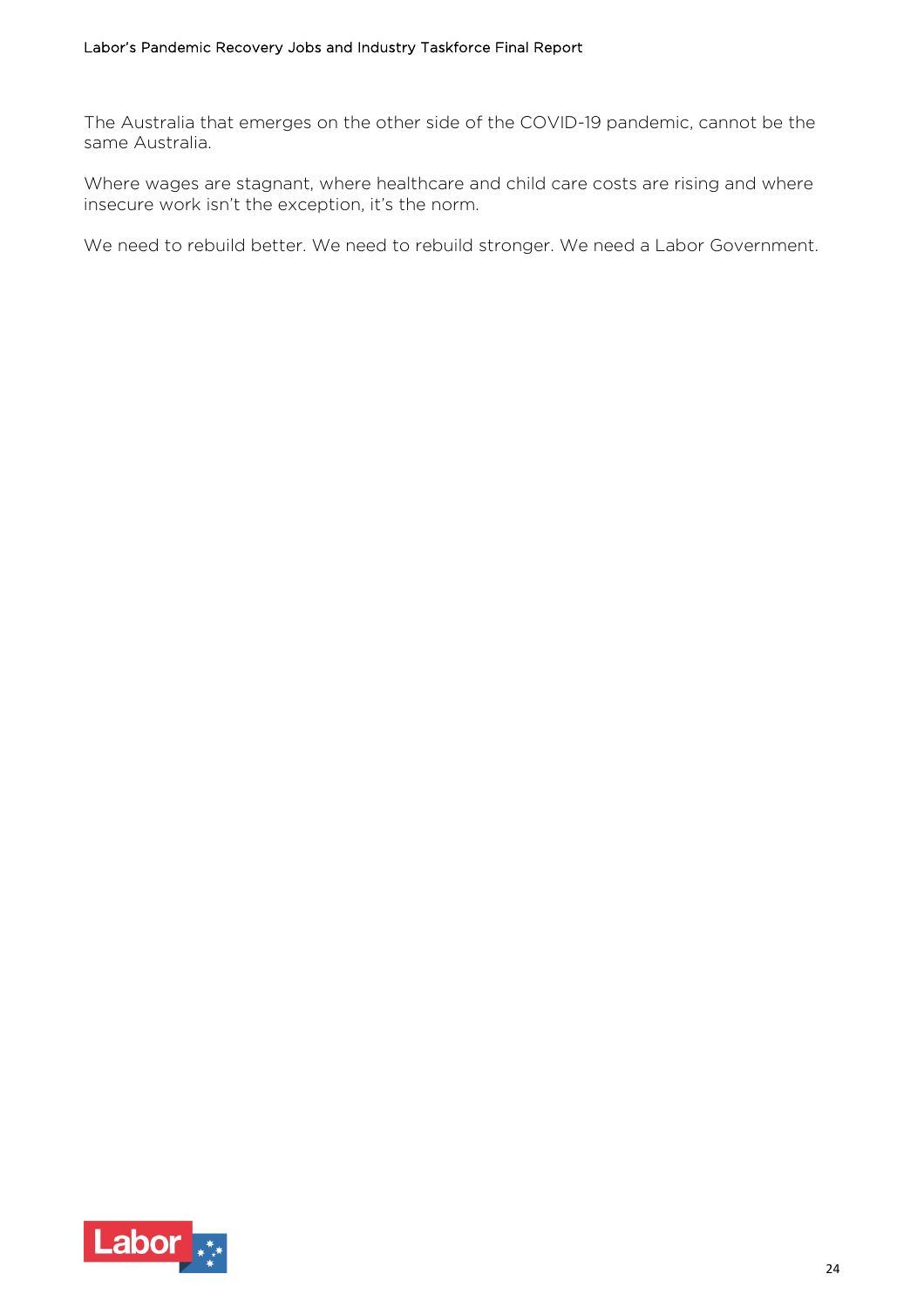# **ACKNOWLEDGEMENTS AND LIST OF PARTICIPATING ORGANISATIONS**

| <b>AMIEU</b>                             |
|------------------------------------------|
| Universities Australia                   |
| <b>NTEU</b>                              |
| Skyrail Cairns                           |
| <b>Tropical Reef</b>                     |
| Central Queensland University            |
| Salvation Army                           |
| Lion and AHA                             |
| UWU                                      |
| Macquarie Arts Community                 |
| Volunteering Australia                   |
| Sapphire Community Pantry                |
| Bega Cheese                              |
| Bega Community Pantry                    |
| Mission Australia                        |
| Bega Women's Resource Centre             |
| Sapphire Life opportunities              |
| South East Women and Children's Services |
| Narooma Chamber of Commerce              |
| Tathra Chamber of Commerce               |
| Tathra Beach House Apartments            |

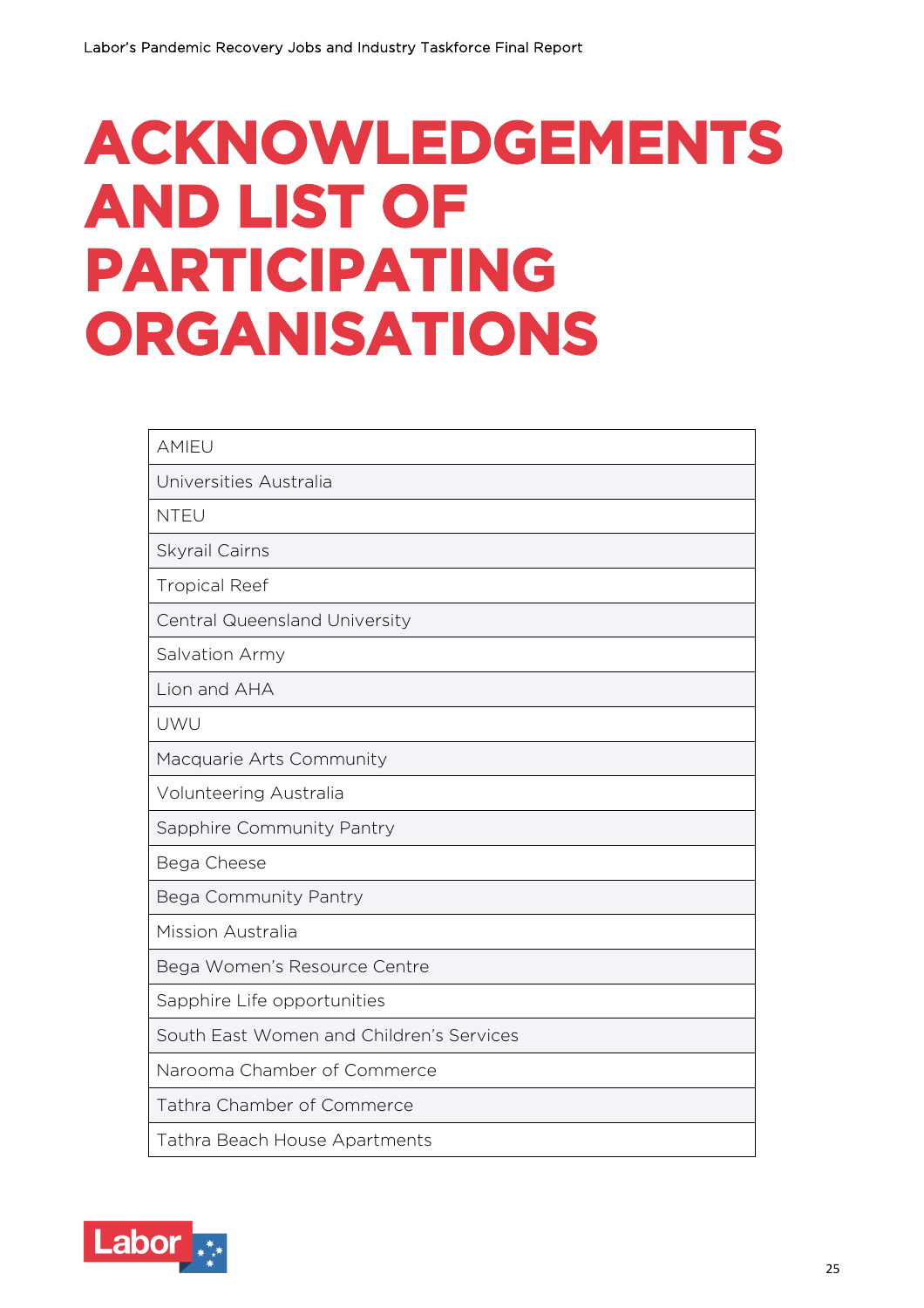| Tathra Beachside Accommodation           |
|------------------------------------------|
| Eden Chamber of Commerce                 |
| <b>Blend Tathra</b>                      |
| Cat Balou Cruises                        |
| Eden Antiques Collectables and Old Wares |
| Jigamy Twofold Aboriginal Corporation    |
| Magic Mountain Merimbula                 |
| <b>APM Merimbula</b>                     |
| <b>Blyton Group</b>                      |
| Mountain Culture Beer Co                 |
| Scenic World Australia                   |
| Tourism Top End                          |
| <b>C&amp;G Management Services</b>       |
| Crocosaurus Cove                         |
| <b>Hospitality NT</b>                    |
| Youth Shack Backpackers                  |
| NT Chamber of Commerce                   |
| NT Farmers Association                   |
| NT Mango Industry Association            |
| Forestry Industry Association NT         |
| NT Cattlemen's Association               |
| Australia Bay Seafoods                   |
| NT Seafood Council                       |
| Kurrajong Kitchen                        |
| Karu Distillery                          |
| Hawkesbury City Chamber of Commerce      |
| <b>Colonial Smash Repairs</b>            |
| <b>Cumberland Manufacturing Centre</b>   |
| Eclipse Wholefoods                       |
| Pastel Pines                             |

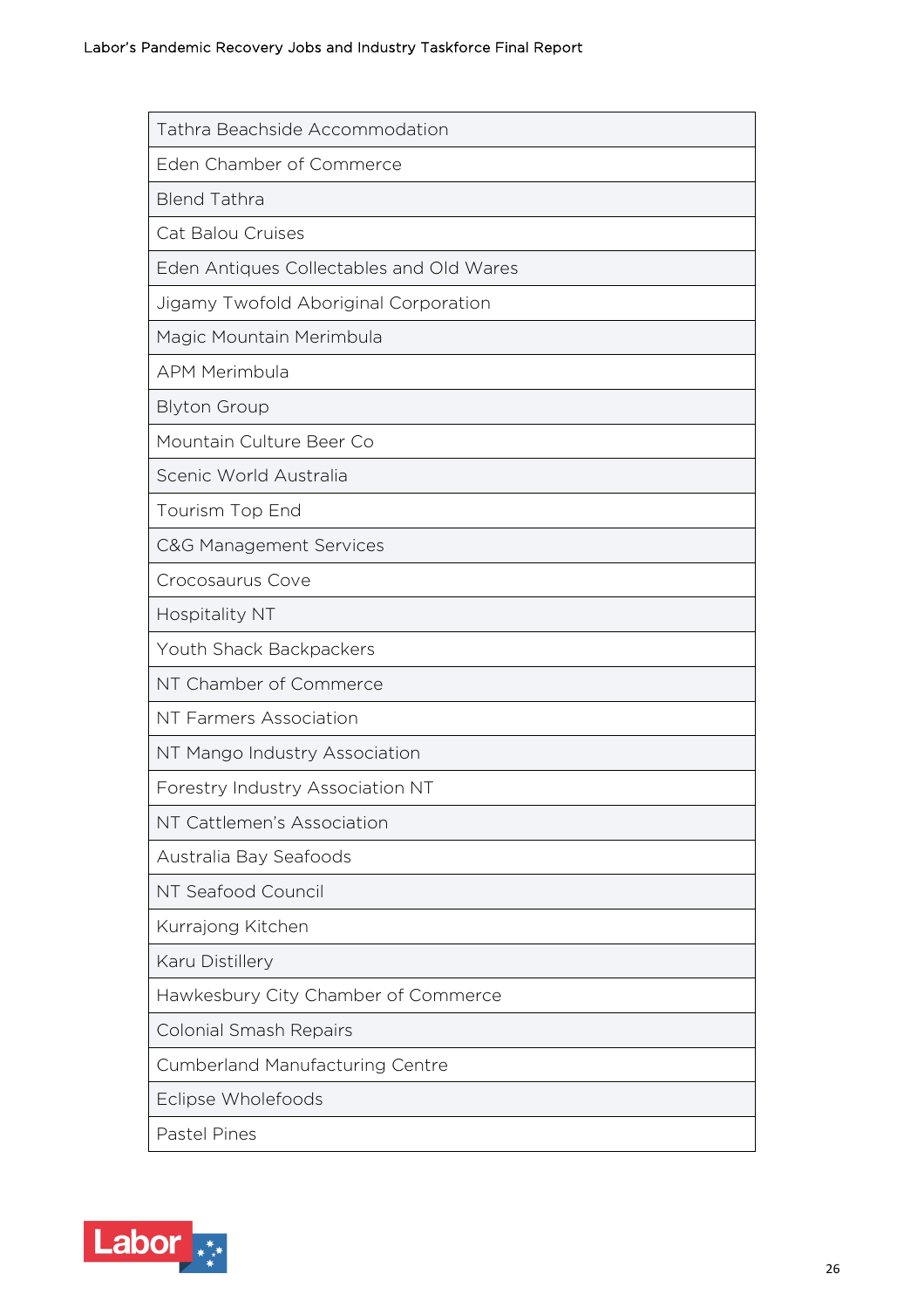| Gaining Edge                                  |
|-----------------------------------------------|
| Merlin FX                                     |
| Mount Vic & Me                                |
| Michael Minns Human Resources                 |
| Nature Trail                                  |
| Megalong Creek Estate                         |
| Megalong Creek Estate                         |
| Blueberry Hills on Comleroy                   |
| Owners Bilpin Fruit Bowl                      |
| The Reassembler                               |
| Mountains Tales Tour Operator                 |
| <b>Blue Mountains Events and Conferences</b>  |
| Blue Mountains Regional Business Chamber      |
| <b>Bushfire Recovery Support Officer</b>      |
| Ann Niddrie Photographer                      |
| <b>Hotel Etico</b>                            |
| Karu Distillery                               |
| Mount Victoria Manor                          |
| Dantosa Mountain Retreat                      |
| Glenella Guesthouse                           |
| Julie Newbury Counselling                     |
| Silver Screen Pictures                        |
| The Chalet Guesthouse                         |
| <b>Unions NT</b>                              |
| Australian Childcare Alliance                 |
| Australian Food and Grocery Council           |
| Screen producers Australia                    |
| <b>Australian Forest Products Association</b> |
| Science and Technology Australia              |
| <b>MEAA</b>                                   |